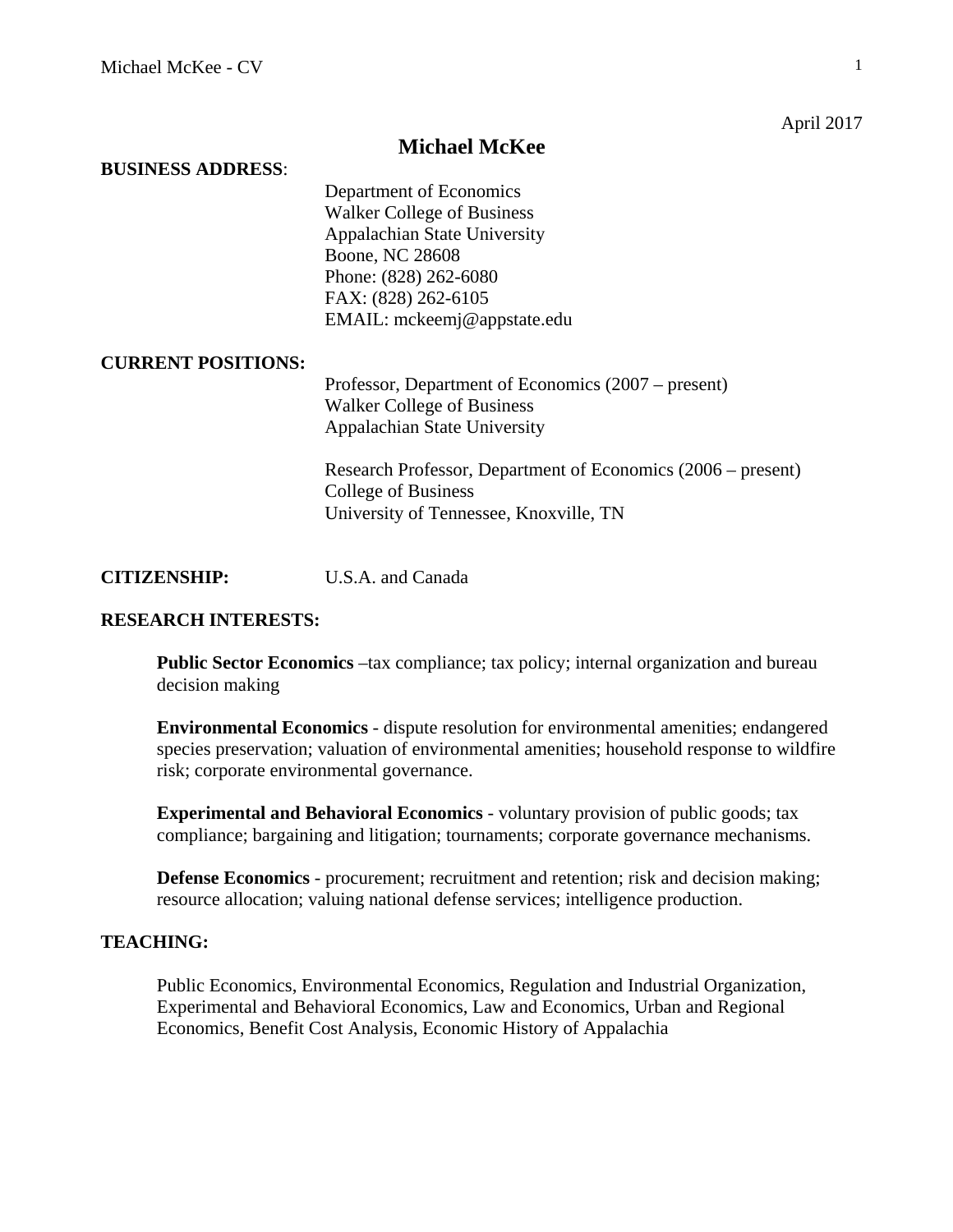#### **PREVIOUS PROFESSIONAL EXPERIENCE (full time):**

- January 2006 July 2007: Professor and Arthur Child Chair in Defence Economics, University of Calgary, Calgary, AB
- August 2002 December 2005: Professor and J. Fred Holly Chair of Excellence, Department of Economics, University of Tennessee, College of Business Administration, Knoxville, TN

August 1997 - July 2002: Professor, Economics, University of New Mexico, Albuquerque, NM.

August 1991 - July 1997: Assoc. Prof., Economics, University of New Mexico, Albuquerque, NM.

July 1987 - July 1991: Assistant Professor, Economics, University of Colorado, Boulder, CO.

July 1984 - June 1987: Assistant Professor, Economics, University of Windsor, Windsor, Canada.

July 1982 - June 1984: Lecturer, Economics, University of Western Ontario, London, Canada.

January 1981 - February 1982: Lecturer, Economics, University of Auckland, New Zealand.

May 1976 - May 1978: Senior Economist, National Energy Board, Ottawa, Canada

#### **Concurrent/Temporary Appointments, etc**

September 2013 – present, member of Editorial Board, Strategic Behavior and the Environment.

July 2009 – December 2010, co-editor, Journal of Environmental Economics and Management.

September 2006 – present, member of Editorial Board, Resource and Energy Economics

January 2006 - present, Research Professor, Department of Economics, University of Tennessee

January 2004 - present, member of Editorial Board, Public Finance Review

- July 2003 December 2005, Faculty Research Associate, Center for Corporate Governance, University of Tennessee
- January 2002 July 2007, Co-editor, Economic Inquiry
- August 1998 May 1999: Visiting Professor, Department of Economics, Andrew Young School of Policy Studies, Georgia State University, Atlanta, GA.
- January 1991 December 1995: Member of the Editorial Council of the Journal of Environmental Economics and Management. Served 2 terms.
- January 1985 May 1985 and January 1986 May 1986: Visiting Assistant Professor, Department of Economics and Institute for Public Policy Studies, University of Michigan, Ann Arbor, MI.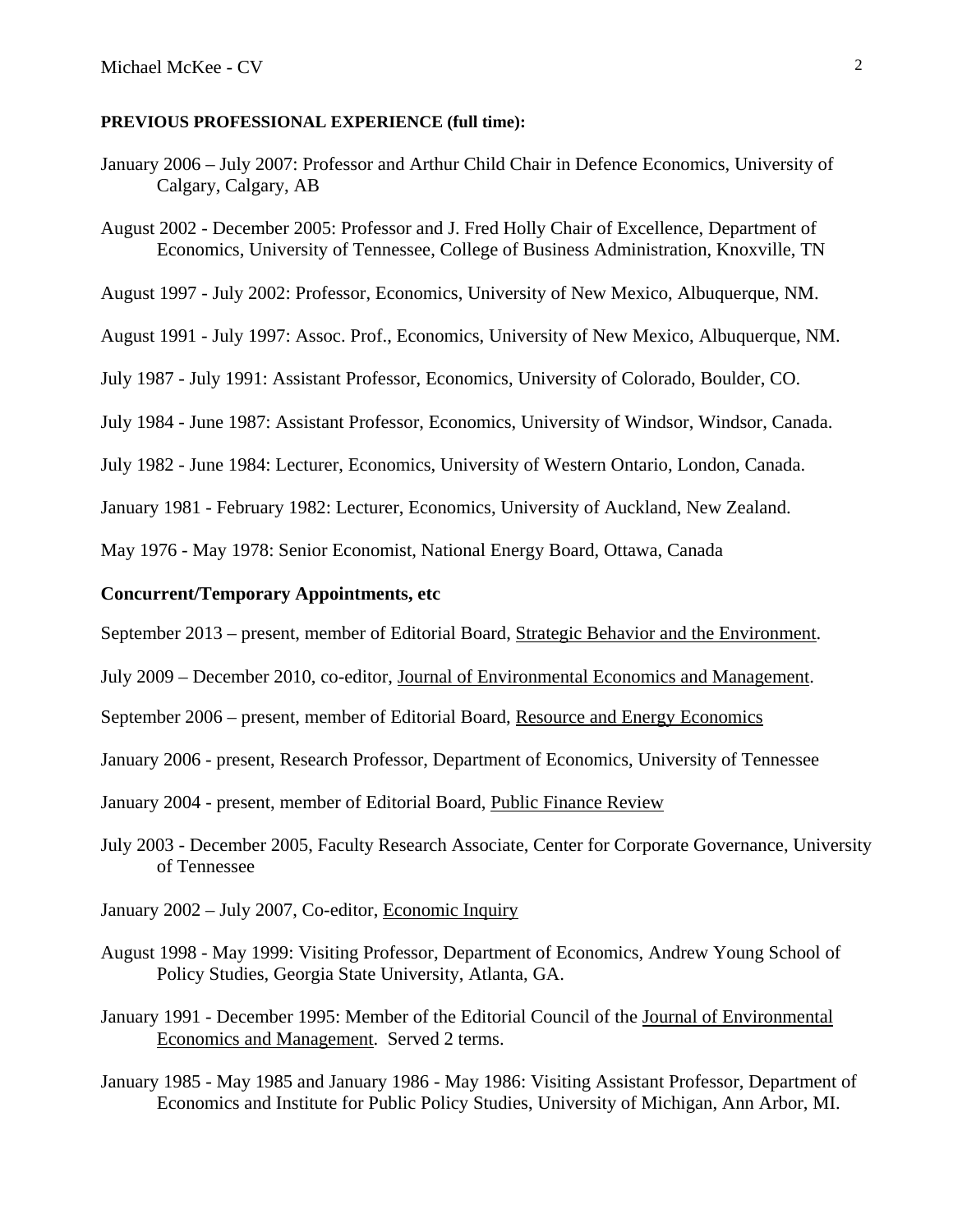#### **EDUCATION**:

Ph.D. Economics, 1985 Carleton University, Ottawa, Canada

Supervisor: E.G. West.

Dissertation title: "Aspects of Competitive Bureaus: Lessons from Public Sector Schooling in Ontario and British Columbia"

Fields: Public Finance and Industrial Organization

M.A. Economics, 1975 University of Ottawa, Ottawa, Canada

B.A. (Honors), 1975 Carleton University, Ottawa, Canada

B.A. Economics, 1972 Carleton University, Ottawa, Canada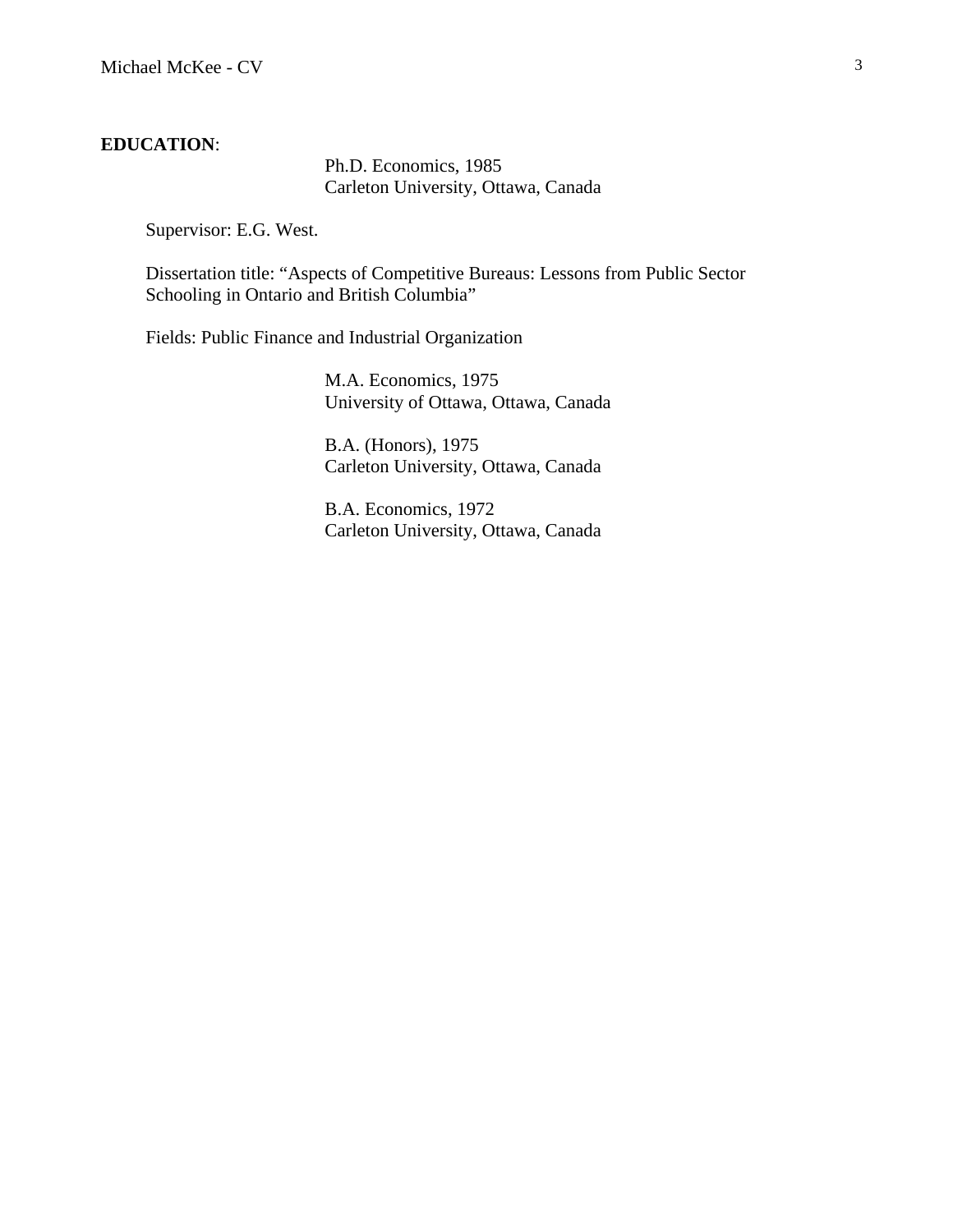### **PUBLICATIONS**:

### **a) Articles in Refereed Journals**

- 80. "Efficient Tax Reporting: Effects of taxpayer information services," Economic Inquiry, 2017, 55 (2): 920-940 (Christian Vossler and Michael McKee).
- 79. "Honesty or Dishonesty of Taxpayer Communications in an Enforcement Regime," Journal of Economic Psychology, 2016, 56: 85-96 (James Alm, David Bruner, and Michael McKee).
- 78. "When You Know Your Neighbour Pays Taxes: Information Peer Effects and Tax Compliance," Fiscal Studies, forthcoming, (James Alm, Kim Bloomquist, and Michael McKee).
- 77. "Strategic Experimentation in the Lab," Managerial and Decision Economics, 2016, 37: 375-391, (John Boyce, David Bruner, and Michael McKee).
- 76. "On the External Validity of Laboratory Tax Compliance Experiments," Economic Inquiry, 2015, vol 53, pp1170-1186, (James Alm, Kim Bloomquist, and Michael McKee).
- 75. "Incentivizing Cooperative Agreements for Sustainable Forest Management," Forest Policy and Economics, 2014, vol 44(C): pp 34-41, (David McEvoy, Michael McKee, John Talberth, and Michael Jones).
- 74. "Social Programs as Positive Inducements for Tax Participation," Journal of Economic Behavior and Organization, 2012, 84(1): 85-96, (James Alm, Todd Cherry, Michael Jones, and Michael McKee).
- 73. "Alchian and Allen visit the IRS: Costly audits and taxpayer compliance," Applied Economic Letters, 2012, 19: 1731-1734, (Calvin Blackwell and Michael McKee).
- 72. "Regulatory Enforcement with Competitive Endogenous Audit Mechanisms," RAND Journal of Economics, 2011, 42(2): 292-312, (Scott Gilpatric, Christian Vossler and Michael McKee).
- 71. "Inducing Private Wildfire Risk Mitigation: Experimental Investigations of Measures on Adjacent Public Lands," 2011, Journal of Forest Economics, 17(4): 415-431 (Tyler Prante, Joseph M. Little, Michael L. Jones, Michael McKee, Robert P. Berrens).
- 70. "Is There a Bias Toward Contributing to Local Public Goods? Cultural Effects," Forum for Social Economics, 2010, 39: 243-257, (Calvin Blackwell and Michael McKee).
- 69. "Taxpayer Information Assistance Services and Tax Compliance Behavior," Journal of Economic Psychology, 2010, 31: 577-586, (James Alm, Todd Cherry, Michael Jones, and Michael McKee).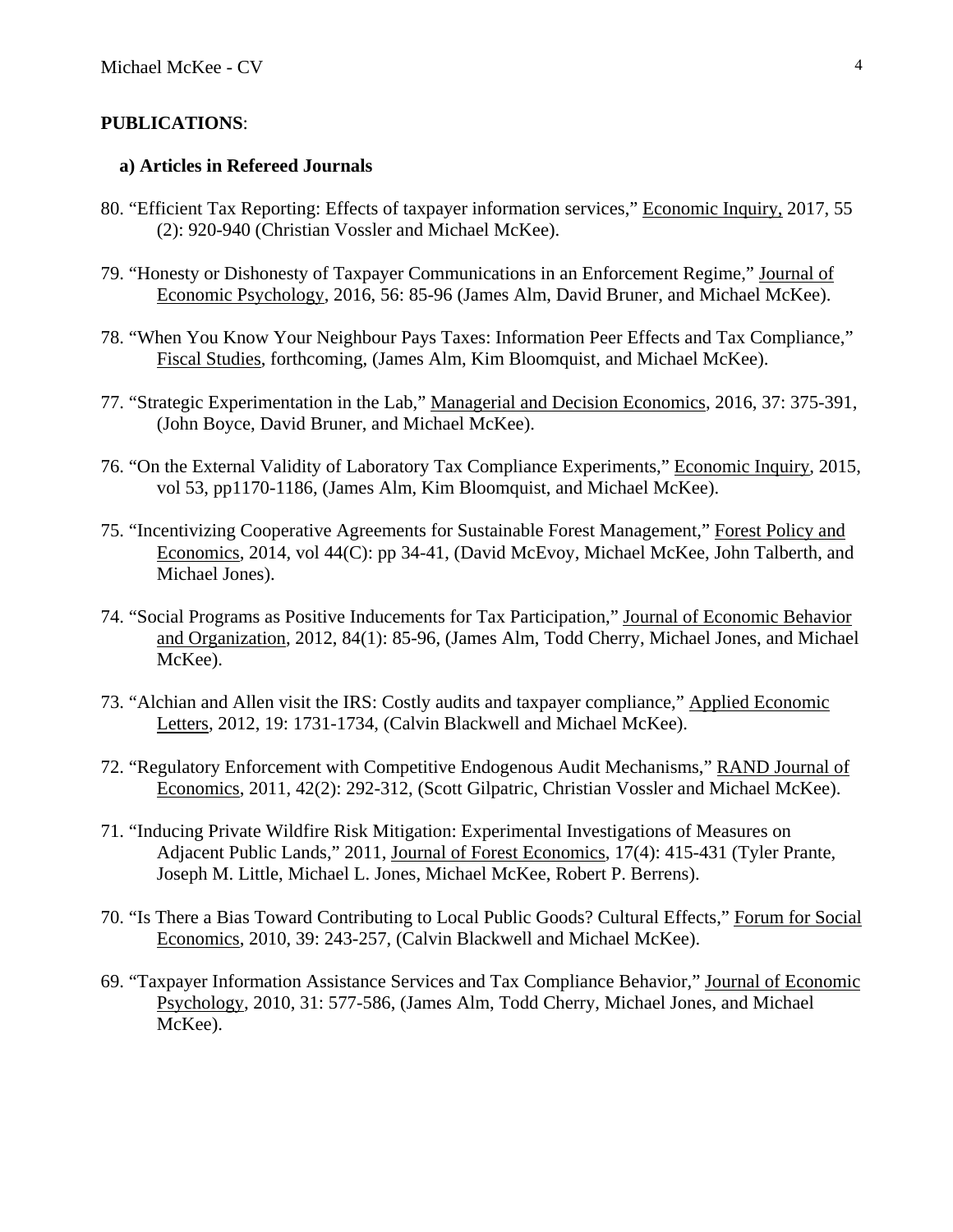- 68. "Patent Pools as a Solution to Licensing Complementary Patents: Experimental Evidence," Journal of Law and Economics, 2010, 53: 167- 183, (Rudy Santore, Michael McKee, and David Bjornstad).
- 67. "Getting the Word Out: Enforcement Information Dissemination and Tax Compliance Behavior," Journal of Public Economics, 2009, 93(3-4): 392-402 (James Alm, Betty Jackson, and Michael McKee).
- 66. "Do Individuals Comply on Income Not Reported by Their Employer?" Public Finance Review, March 2009, 37: 120 – 141, (James Alm, John Deskins, and Michael McKee).
- 65. "Tax Morale Affects Tax Compliance: Evidence from Surveys and an Artefactual Field Experiment," 2009, 70: 447-457, Journal of Economic Behavior and Organization, (Ronald Cummings, Jorge Martinez-Vazquez, Michael McKee, and Benno Torgler).
- 64. "Hand in the Cookie Jar: An Experimental Investigation of Equity-based Compensation and Managerial Fraud," Southern Economic Journal, 2007, 75 (1): 261 – 278, (David Bruner, Michael McKee and Rudy Santore).
- 63. "Contingent Fees, Moral Hazard, and Attorney Rents: A Laboratory Experiment," 2007, vol 36, pp 253 – 273, Journal of Legal Studies, (Michael McKee, Rudy Santore, and Joel Shelton).
- 62. "People vs. Prairie Chickens Revisited: Stated Preferences with Explicit Non-Market Tradeoffs," (Jeffrey Smith and Michael McKee), Defense and Peace Economics, 2007, vol 18, pp 223- 244.
- 61. "Induced Value Tests of Elicitation Mechanisms for Contingent Valuation Surveys," Environmental and Resource Economics, 2006, vol 36, pp 137-168, (Christian Vossler and Michael McKee).
- 60. "Making Enduring Choices: Uncertainty and Public Policy," Energy Economics, 2006, vol 28, pp 667-676, (David Bjornstad and Michael McKee)
- 59. "Averting and Insurance Decisions in the Wildland Urban Interface: Implications of Survey and Experimental Data for Wildfire Risk Reduction Policy," (John Talberth, Robert Berrens, Michael McKee, and Michael Jones), Contemporary Economic Policy, 2006, 24(2), pp 203- 223
- 58. "Simulating Economic Impacts from Hazardous Fuels Treatment and Forest Restoration Management Activities," Forest Policy and Economics, 2006, 8, pp 52-66, (Meghan Starbuck, Robert Berrens, and Michael McKee).
- 57. "Experimental Evidence on Mixing Modes of Income Tax Evasion," Public Finance Review, November 2006, vol. 34, pp 687-711, (Ronald Cummings, Jorge Martinez-Vazquez, and Michael McKee).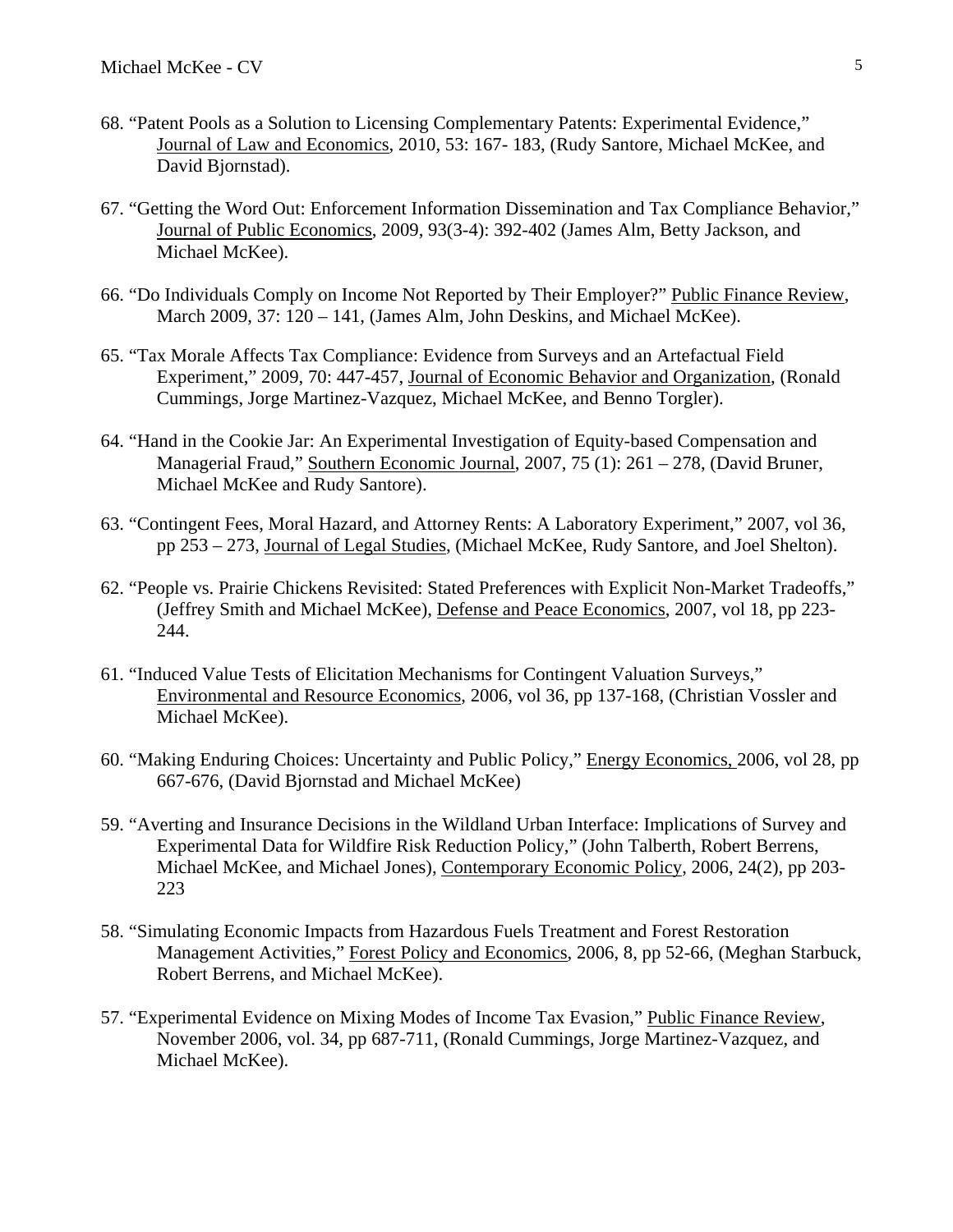- 56. "Audit Certainty and Taxpayer Compliance," National Tax Journal, 2006, LIX (4), 801-816. (James Alm and Michael McKee).
- 55. "Benefit Packages and Individual Behavior: Choices Over Discrete Goods with Multiple Attributes," Managerial and Decision Economics, 2006, vol. 27, pp 511-526 (Mark Van Boening, Tanja Blackstone, Michael McKee, Elisabet Rutstrom).
- 54. "Matching Candidates with Academic Teams: A Case for Academic Tenure and Process," International Review of Law and Economics, 2005, vol 25, pp 290-310, (J. Stephen Ferris and Michael McKee).
- 53. "Feedback Information and Contributions to Not-for-profit Enterprises: Experimental Investigations and Implications for Large Scale Fundraising," Public Finance Review, Sept 2004, pp 512 - 527, (Michael Jones and Michael McKee)
- 52. "Audit Selection and Firm Compliance with a Broad-Based Sales Tax," National Tax Journal, 2004, vol 57 (2) pp 209 - 227, (James Alm, Calvin Blackwell, and Michael McKee).
- 51. "What Price Non-Disclosure? The Effects of Non-Disclosure of Real Estate Sales Prices," (Robert Berrens and Michael McKee), Social Science Quarterly, June 2004, pp 509 - 520.
- 50. "Tax Compliance as a Coordination Game," (James Alm and Michael McKee), Journal of Economic Behavior and Organization, July 2004, vol 54 (3), pp 297-312.
- 49. "Using Experimental Economics to Examine Decision Making for Wildfire Insurance and Risk Reduction Activities in the Wildlands-Urban Interface," Society and Natural Resources, vol 17, pp 491-507, 2004, (M. McKee, R. Berrens, M. Jones, R. Helton, J. Talberth).
- 48. "Only For My Neighborhood? Preferences and Voluntary Provision of Local and Global Public Goods" (Calvin Blackwell and Michael McKee), Journal of Economic Behavior and Organization, September 2003, vol 52 (1), pp 115-131.
- 47. "Using Auctions to Reward Tournament Winners: Theory and Experimental Investigations," RAND Journal of Economics, vol 33, no 1, pp 62-84, 2002, (Richard Fullerton, Bruce Linster, Michael McKee, and Stephen Slate).
- 46. "Rent-Seeking Models of International Competition: Experimental Results," (Richard Fullerton, Bruce Linster, Michael McKee, and Stephen Slate), Defense and Peace Economics, vol 12, pp 285-302, 2001.
- 45. "Induced Value Tests of the Referendum Voting Mechanism," Economics Letters, vol 71, April 2001, pp 61-65, (Laura Taylor, Michael McKee, Susan Laury, and Ronald Cummings).
- 44. "Parallelism in the Lab and the Field: Testing the Robustness of the MCS Mechanism," 2000, (Steven Stewart, Michael McKee, Robert Berrens, Alok Bohara, and David Brookshire), Pacific Economic Review, vol 5, pp 429-446.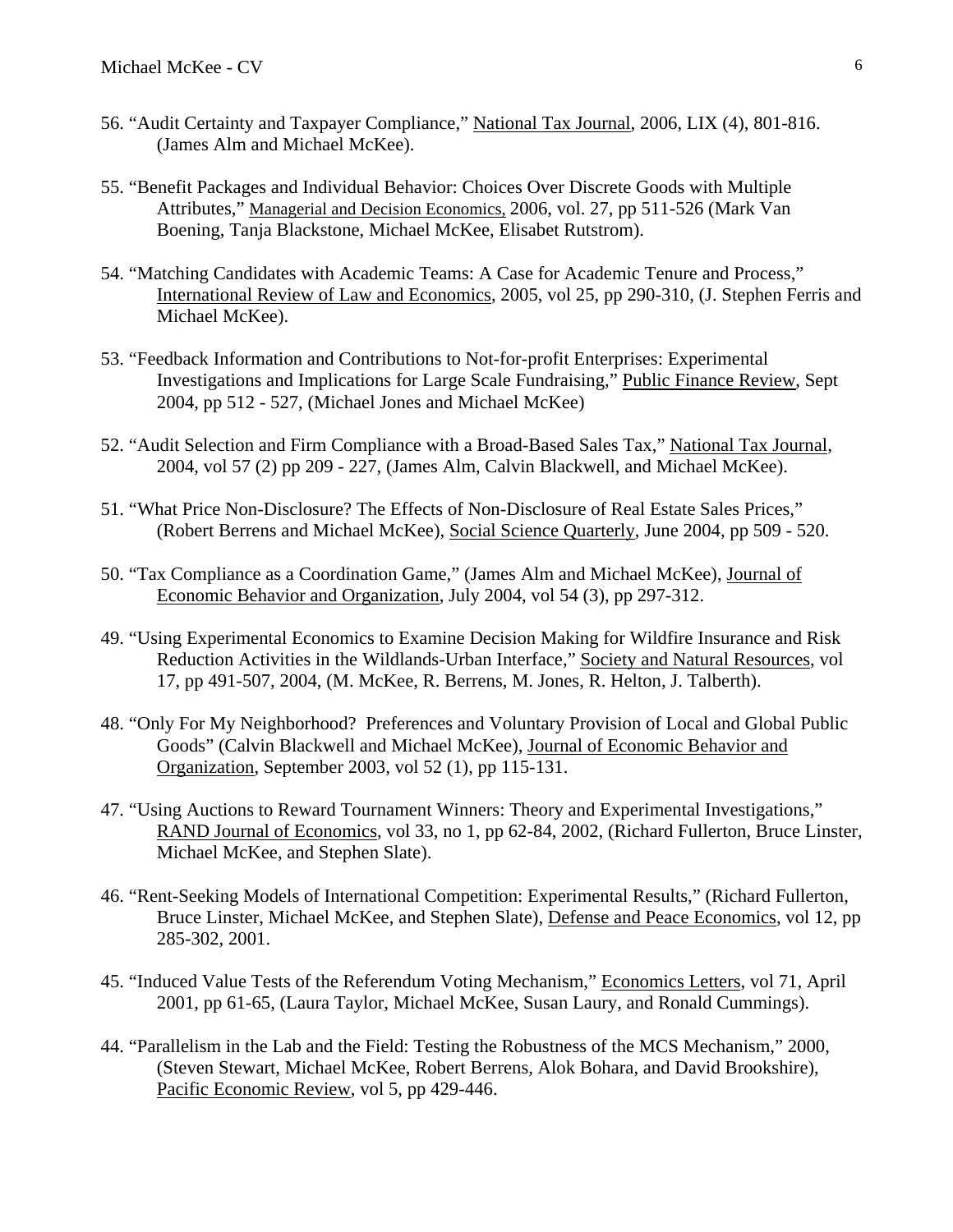- 43. "Buying Insurance for Disaster-type Risks: Experimental Evidence," Journal of Risk and Uncertainty, vol 20, no 3, 2000, pp 271-289, (Philip Ganderton, David Brookshire, Michael McKee, Steven Stewart, and Hale Thurston).
- 42. "Attitudes Toward Risk and Compliance in Emission Permit Markets," Land Economics, vol 76, pp 590-600, 2000, (Shaul Ben-David, David Brookshire, Stuart Burness, Michael McKee, and Christian Schmidt).
- 41. "Contingent Values for New Mexico Instream Flows: With tests of scope, group-size reminder and temporal reliability," Journal of Environmental Management, 2000, vol 58, pp 73-90, (Alok Bohara, Robert Berrens, Carol Silva, David Brookshire, and Michael McKee).
- 40. "Increasingly Contested Property Rights and Trading in Environmental Amenities," Land Economics, vol 76, no 3, August 2000, pp 333-344, (Kenneth Baker and Michael McKee).
- 39. "Balancing Army and Endangered Species Concerns: Green vs. Green," Environmental Management, 2000, vol 27, no 1, pp 123-134 (Michael McKee and Robert Berrens).
- 38. "Heterogeneity, Irreversible Production Choices and Efficiency in Emission Permit Markets," Journal of Environmental Economics and Management. vol 38, no 2, Sept, 1999, pp 176-194, (Shaul Ben-David, David Brookshire, Stuart Burness, Michael McKee, and Christian Schmidt).
- 37. "Incorporating Distributional Considerations in the Safe Minimum Standard Approach: Endangered Species and Local Impacts," Ecological Economics, 1999, vol 30, 3, pp 461-474, (Robert Berrens, Michael McKee, and Michael Farmer).
- 36. "An Experimental Investigation of Research Tournaments," Economic Inquiry, vol 37, October 1999, pp 624-636, (Richard Fullerton, Bruce Linster, Michael McKee, and Stephen Slate).
- 35. "Acquisition Reform: Theory and Experimental Evidence for Tournament Sponsors," Acquisition Review Quarterly, vol 6, no 2, Spring 1999, pp 169-178, (Richard Fullerton, Bruce Linster, Michael McKee, and Stephen Slate).
- 34. "Implementing the Safe Minimum Standard Approach: The Endangered Species Act," Land Economics, 1998, vol 74, no 2, pp 147-161, (Robert Berrens, David Brookshire, Michael McKee, and Christian Schmidt).
- 33. "Payoff Dominance vs. Cognitive Transparency in Decision Making," Economic Inquiry, 1998, vol 36, pp 272-285, (Julie Irwin, Gary McClelland, Michael McKee, William Schulze, and Elizabeth Norden).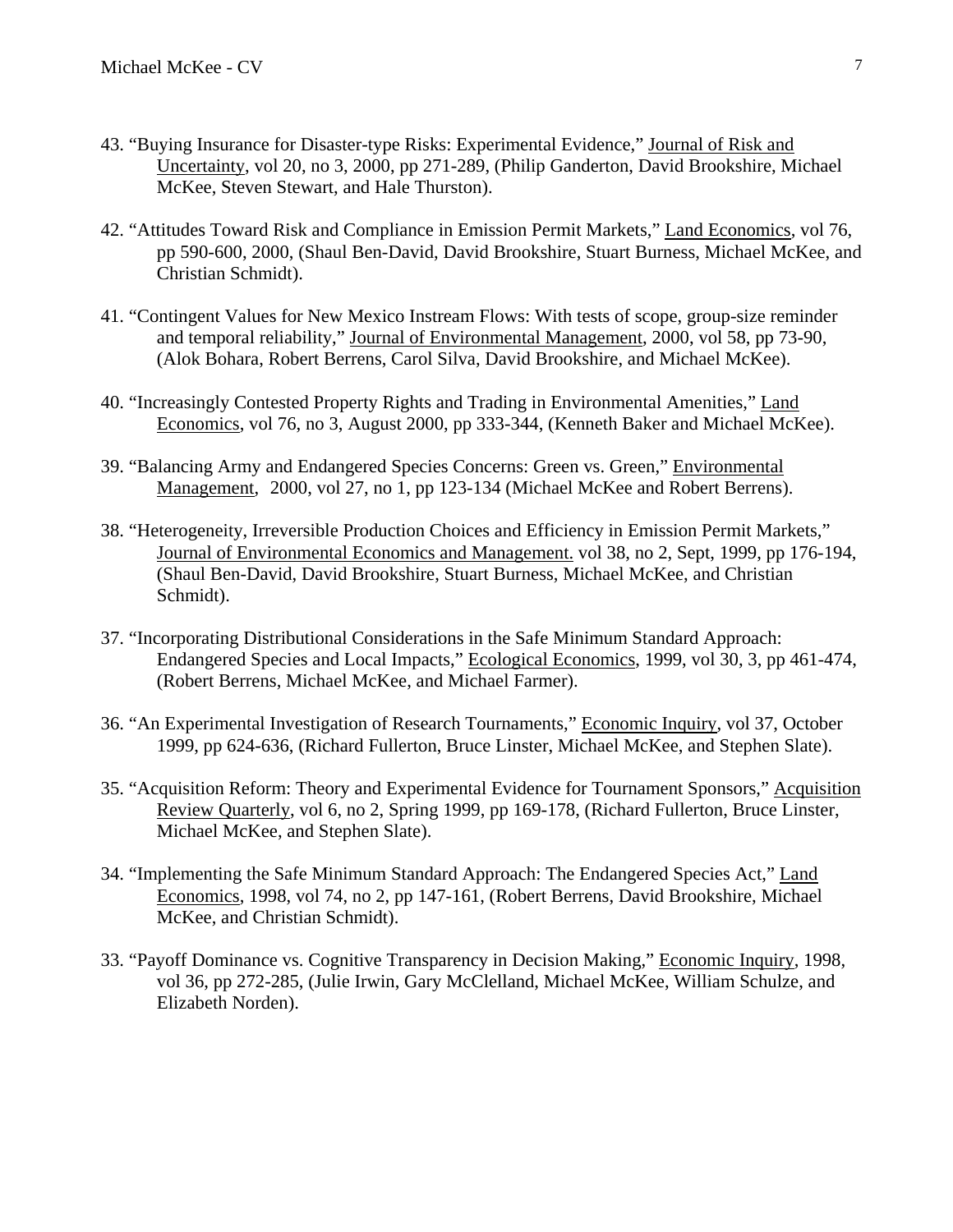- 32. "The Effects of Total Cost and Group-Size Information on Stated WTP: Open Ended vs Dichotomous Choice," Journal of Environmental Economics and Management, 1998, vol 35, pp 142-163 (Alok Bohara, Michael McKee, Robert Berrens, Hank Jenkins-Smith, Carol Silva, and David Brookshire).
- 31. "Exploring Nonmarket Values for the Social Impacts of Environmental Policy Change," Resource and Energy Economics, 1998, vol. 20, no. 2, pp 117-137, (Robert Berrens, David Brookshire, Philip Ganderton, and Michael McKee).
- 30. "Extending the Lessons of Laboratory Experiments on Tax Compliance to Managerial and Decision Economics," Managerial and Decision Economics, 1998, vol 19, no 4-5, pp 259- 275, (James Alm and Michael McKee).
- 29. "Estimating the Social Value of Geologic Map Information: A Regulatory Application," Journal of Environmental Economics and Management, 1997, vol 32, pp 204-218, (Richard Bernknopf, David Brookshire, Michael McKee, and David Soller).
- 28. "Evolving Entitlements and Intervening to Prevent a Collective Harm," Journal of Agriculture and Resource Economics, 1996, vol 21, no 1, pp 160-173, (David Brookshire, Philip Ganderton, and Michael McKee).
- 27. "Collective Risk Decisions in the Presence of Many Risks," Kyklos, 1995, vol 48, no 4, pp 541- 554, (Steven Elliott and Michael McKee).
- 26. "Testing Ricardian Equivalence Under Uncertainty," Public Choice, 1995, vol 85, pp 11-29, (Stephen Slate, Michael McKee, William Beck, and James Alm).
- 25. "Is the Glass Half Empty, Is the Glass Half Full? Compensable Damages from the Contingent Valuation Method," Natural Resource Journal, vol 34, winter 1994, pp 51-72, (David Brookshire and Michael McKee).
- 24. "Fiscal Pressure, Tax Competition, and the Introduction of State Lotteries," National Tax Journal, vol 66, December 1993, pp 463-476, (James Alm, Michael McKee, and Mark Skidmore).
- 23. "The Decline of Organizations and the Rise of Administrators: Parkinson's Law in Theory and Practice," Journal of Public Economics, vol 51, 1993, pp 309-327, (Michael McKee and Ronald Wintrobe).
- 22. "Fiscal Exchange, Collective Decision Institutions, and Tax Compliance," Journal of Economic Behavior and Organization, vol 22, 1993, pp 285-303, (James Alm, Betty Jackson, and Michael McKee).
- 21. "Tax Compliance with Endogenous Audit Selection Rules," Kyklos, vol 46, no 1, 1993, pp 27-46, (James Alm, Mark Cronshaw, and Michael McKee).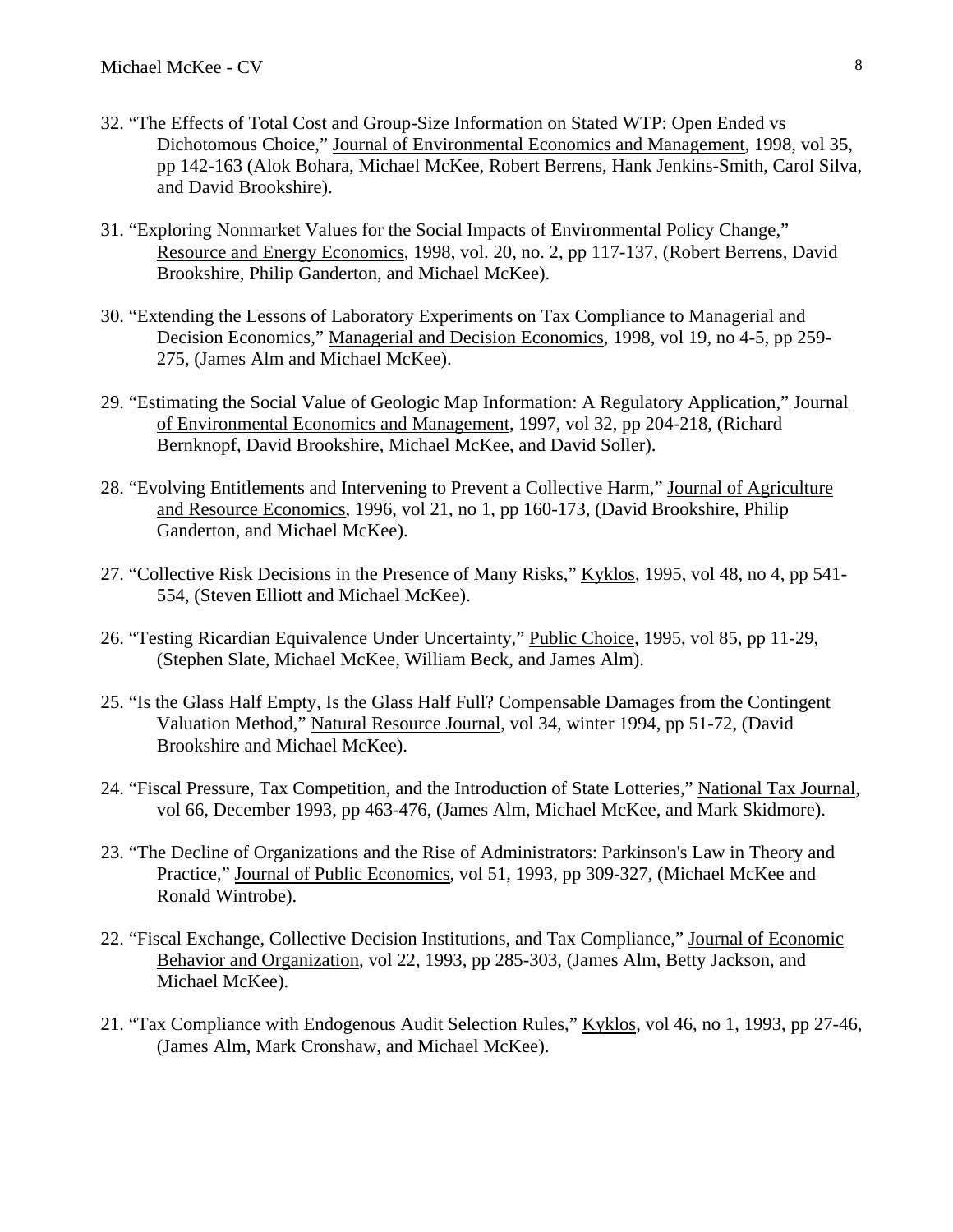- 20. "Institutional Uncertainty and Taxpayer Compliance," American Economic Review, vol 82, no 4, 1992, pp 1018-1026, (James Alm, Betty Jackson, and Michael McKee).
- 19. "Estimating the Determinants of Taxpayer Compliance with Experimental Data," National Tax Journal, vol 65, no 1, 1992, pp 107-114 (James Alm, Betty Jackson, and Michael McKee).
- 18 "Improving the Contingent Valuation Method: Implementing Contribution Game Behavior," Journal of Environmental Economics and Management, vol 23, no 1, 1992, pp 78-90, (Raymond Prince, Michael McKee, Shaul Ben-David, and Mark Bagnoli).
- 17. "Voluntary Provision of Public Goods: the multiple unit case," Journal of Public Economics, vol 47, no 1, 1992, pp 85-106, (Mark Bagnoli, Shaul Ben-David, and Michael McKee).
- 16. "Controlling the Game: Political Sponsors and Bureaus," Journal of Law, Economics, and Organization, vol 7, no 2, 1991, pp 229-247 (Mark Bagnoli and Michael McKee).
- 15. "Voluntary Contribution Games: Efficient Private Provision of Public Goods," Economic Inquiry, vol 29, no 2, 1991, pp 351-366, (Mark Bagnoli and Michael McKee).
- 14. "Amazing Grace: Tax Amnesties and Compliance," National Tax Journal, vol 63, no 1, 1990, pp 23-38, (James Alm, Michael McKee, and William Beck).
- 13. "Intra-experimental Income Effects and Risk Aversion," Economics Letters, vol 30, 1989, pp 109-115, (Michael McKee).
- 12. "Political Competition and the Roman Catholic Schools: Ontario, Canada," Public Choice, Vol 56, No 1, 1988, pp 57-68, (Michael McKee).
- 11. "In Networks We Trust All Others Pay Cash: Competition in Public Sector Bureaus," European Journal of Political Economy, vol 4, 1988 extra issue, pp 185-211, (Michael McKee).
- 10. "Further Perspectives on the Theory of Second-Best," Public Finance/ Finances Publiques, Vol 42, 1987, pp 146-151, (Michael McKee and Edwin G. West).
- 9. "Eliminating the 'Married Exemption' in the Canadian Income Tax," The Canadian Journal of Economics, May, 1986, pp 309-318, (A. Blomqvist and Michael McKee).
- 8. "Experimental Evaluation of the Coase Theorem," Journal of Law and Economics, October, 1985, pp 653-669, (Glenn Harrison and Michael McKee).
- 7. "Monopoly Behavior, Decentralized Regulation, and Contestable Markets: An Experimental Evaluation," The RAND Journal of Economics, Spring, 1985, pp 51-69, (Glenn Harrison and Michael McKee).
- 6. "Minimum Wage Effects on Part-time Employment," Economic Inquiry, July, 1984, pp 421-428, (Michael McKee and Edwin G. West).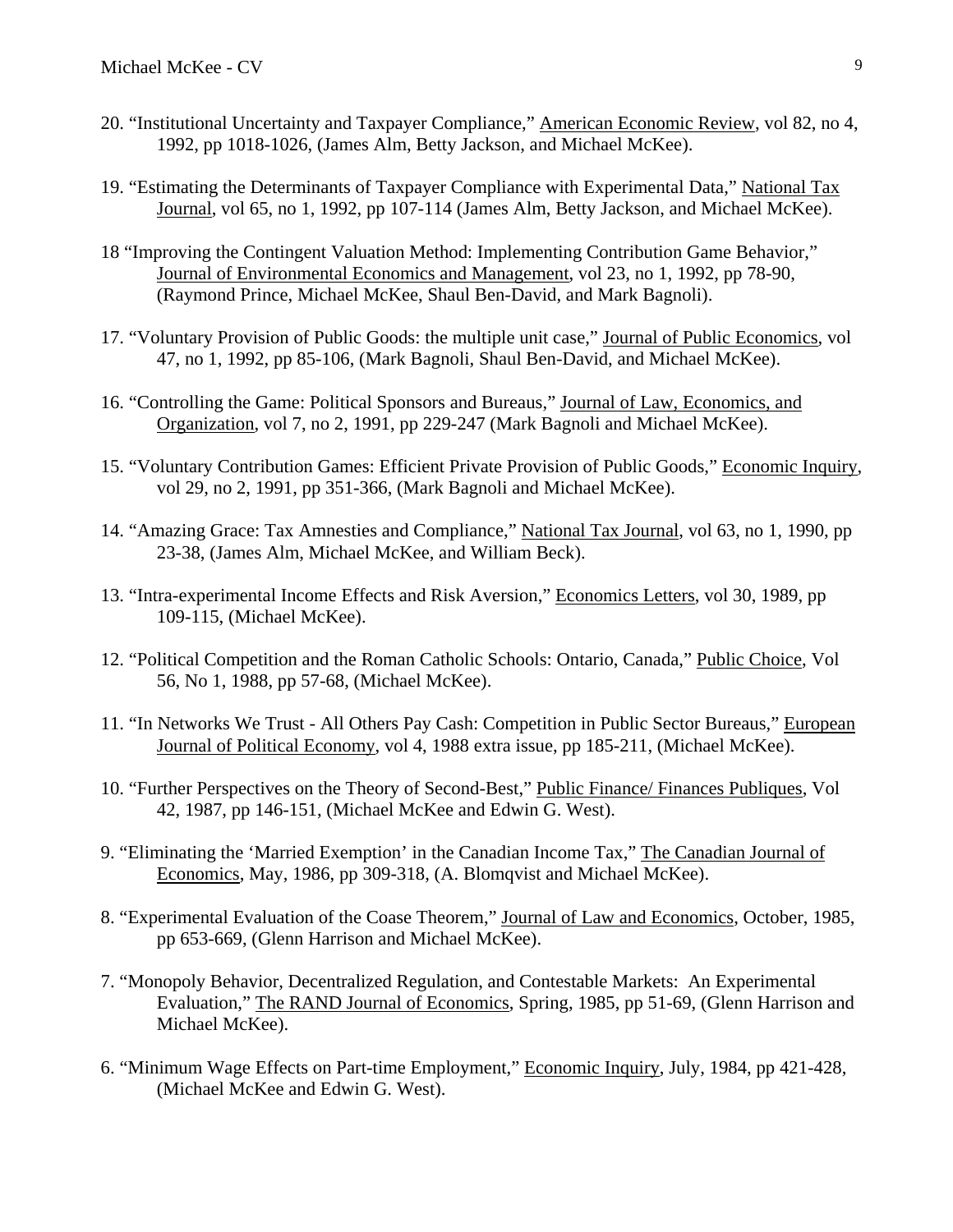- 5. "Do Second Best Considerations Affect Policy Decisions?" Public Finance/ Finances Publiques, Vol 39, No 2, 1984, pp 246-260, (Michael McKee and Edwin G. West).
- 4. "De Gustibus Est Disputandum: The Phenomenon of Merit Wants," American Economic Review, December, 1983, pp 1110-1121, (Edwin G. West and Michael McKee).
- 3. "The Theory of Second Best: A Solution in Search of a Problem," Economic Inquiry, July, 1981, pp 436-448, (Michael McKee and Edwin G. West).
- 2. "The Public Choice of Price Control and Rationing of Oil," Southern Economic Journal, July, 1981, pp 204-210, (Edwin G. West and Michael McKee).
- 1. "Monopsony and 'Shock' Arguments for Minimum Wages," Southern Economic Journal, July, 1980, pp 883-891, (Edwin G. West and Michael McKee).

### **b) Monographs**

- 2. Societal Value of Geologic Maps, U.S. Geological Survey, Circular 1111, 1993, (R.L Bernknopf, D.S. Brookshire, D.R. Soller, M. McKee, J.F. Sutter, J.C. Matti, and R.H. Campbell), 53 pg.
- 1. Minimum Wages: The New Issues in Theory, Empirics, Policy, and Politics, jointly published by the Economic Council of Canada and the Institute for Research on Public Policy, 1980, (E.G. West and Michael McKee), 120 pages.

### **c) Chapters in Books and Conference Volumes**

- 20. "Value and Outcome Uncertainty as Explanations for the WTA vs WTP Disparity," in *Handbook on Experimental Economics and the Environment*, (edited by John List and Michael Price), (Robert Berrens, Michael McKee, and William Neilson), Edward Elgar Publ., 2012, (chapter 6),
- 19. "Some Effects of Tax Information Services Reliability and Availability on Tax Reporting Behavior," (Christian Vossler, Michael McKee, Michael Jones), IRS Research Bulletin, 2012, Washington, DC.
- 18. "Comparing Student and Non-student Reporting Behavior in Tax Compliance Experiments," (James Alm, Kim Bloomquist, and Michael McKee), IRS Research Bulletin, 2012, Washington, DC.
- 17. " Experimental Methods and Environmental and Natural Resource Policy," (Todd Cherry and Michael McKee), in A. Batabyal and P. Nijkamp (eds), *Research Tools in Natural Resource and Environmental Economics*, World Scientific Press, 2011, pp 307 – 337 (chapter 10)..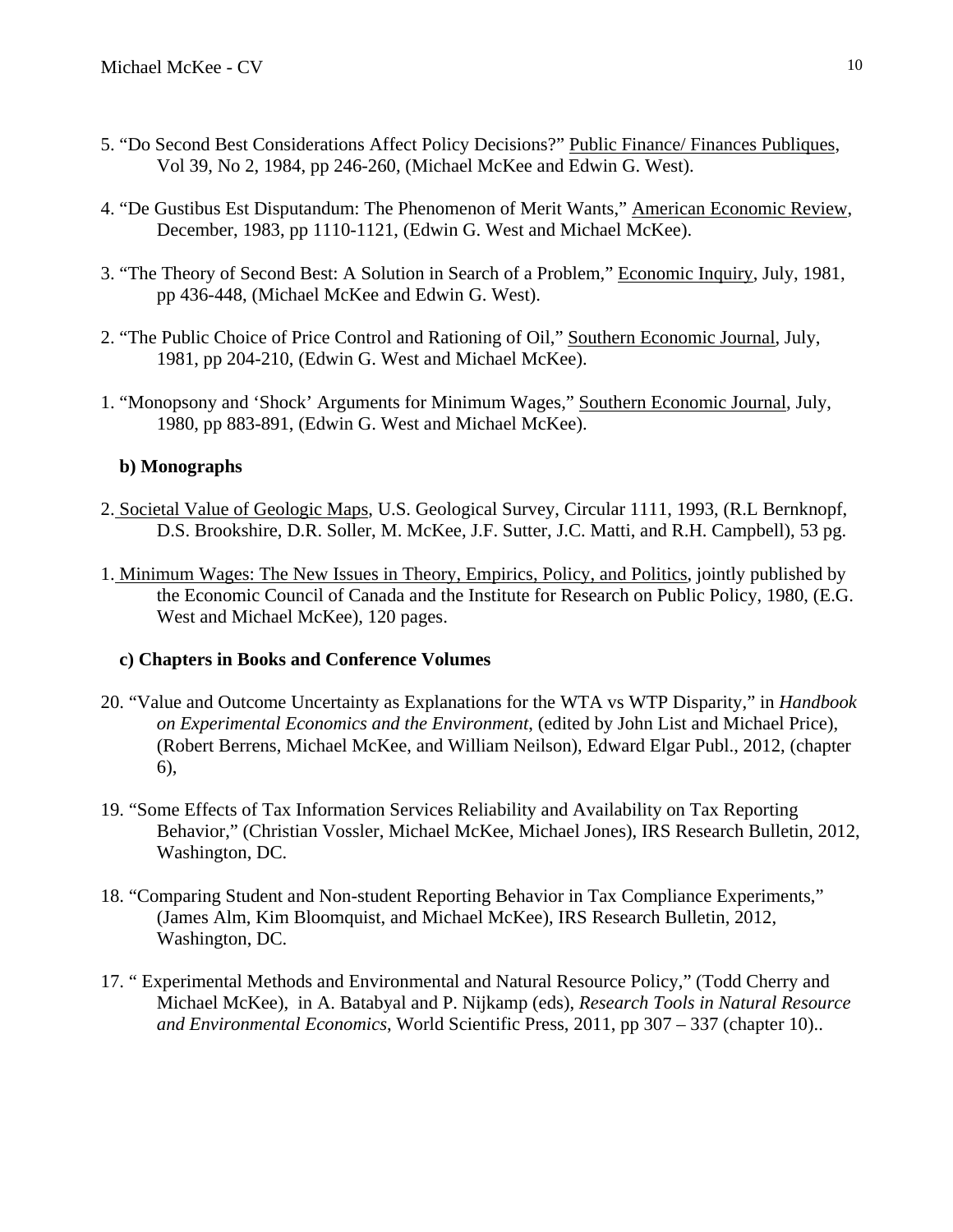- 16. "Encouraging Filing via Tax Credits and Social Safety Nets," ((James Alm, Todd Cherry, Michael Jones, and Michael McKee), in *The IRS Research Bulletin: Proceedings of the 2008 IRS Research Conference*, Washington, DC.
- 15. "Taxpayer Services and Tax Compliance," (James Alm, Michael Jones, and Michael McKee), *The IRS Research Bulletin: Proceedings of the 2007 IRS Research Conference*, Washington, DC, pp 227 – 240.
- 14. "Using Economic Experiments in Policy Evaluation: Exploration of Wildfire Risk Mitigation Decisions," (Robert Berrens, Michael Jones, Michael McKee, and John Talberth), in *Wildfire Risk: Human Perceptions and Management Implications*, 2008, (pp 226 – 243) W. E. Martin, B. Kent and C. Raisch (eds.), Resources for the Future, Washington, DC.
- 13. "Managerial Incentives for Compliance with Environmental Information Disclosure Programs," (Mary F. Evans, Scott M. Gilpatric, Michael McKee, and Christian A. Vossler), 2007, in *Experimental Methods in Environmental Economics*, T. Cherry, S. Kroll, and J. Shrogen (eds), Routledge Press, New York.
- 12. "The Effect of Communication Among Taxpayers on Compliance Behavior," (James Alm, Betty Jackson, and Michael McKee), *Proceedings IRS Research Conference 2004*, Washington, DC.
- 11. "An Experimental Test for Options Value: Relevance for Contingent Valuation Elicitation," 2002, (David Bjornstad, Paul Brewer, Ronald Cummings, and Michael McKee), in *Recent Advances in Environmental Economics*, John List and Aart de Zeeuw (eds), Edward Elgar Publ., pp 340 - 364.
- 10. "Implementing the Safe Minimum Standard Approach: The Endangered Species Act," in *Economics and Biodiversity Conservation*, S. Polasky (ed), Ashgate Publishing Ltd (reprinted from Land Economics, 1998, vol 74, no 2, pp 147-161, Robert Berrens, David Brookshire, Michael McKee, and Christian Schmidt).
- 9. "Experimental Evaluation of the Coase Theorem," J. Shogren (ed.) *Experiments in Environmental Economics*, Ashgate Publishing, Ltd. (2002) (reprinted from Journal of Law and Economics, October, 1985, pp 653-669, Glenn Harrison and Michael McKee).
- 8. "To Whisper in the Ears of Princes: Experimental Economics and Environmental Policy," 2001, pp 121-147, *Frontiers of Environmental Economics*, edited by Louis Gabel, Henk Folmer, Shelby Gerking, and Adam Rose, Edward Elgar Publishers, (Ronald Cummings, Michael McKee, and Laura Taylor).
- 7. "De Gustibus Est Disputandum: The Phenomenon of Merit Wants," in *Cultural Economics: The Arts, the Heritage, and the Media*, (ed) Ruth Towse, Edward Elgar Publ. (1997) (reprinted from American Economic Review, December, 1983, pp 1110-1121, (Edwin G. West and Michael McKee).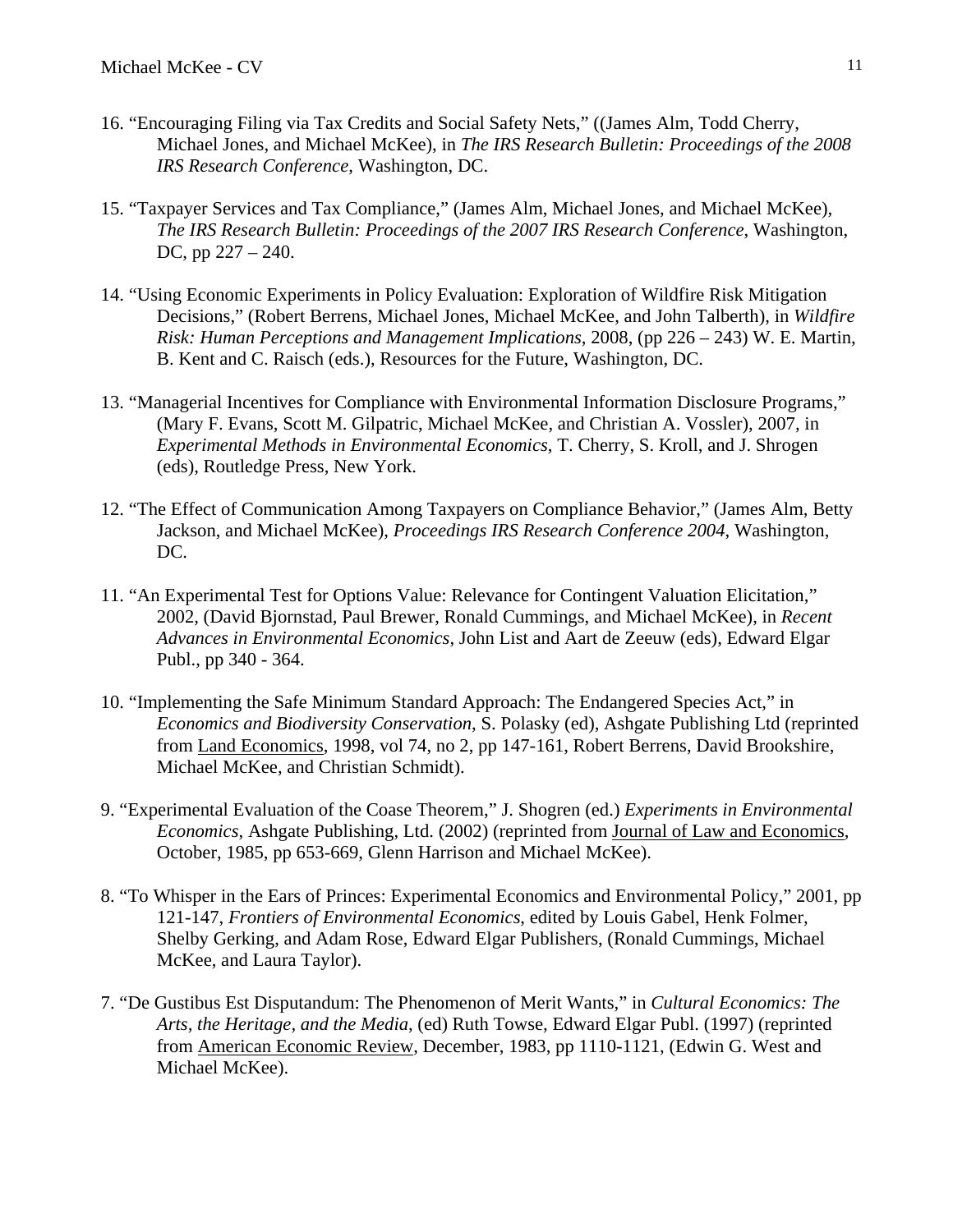- 6. "Endangered Species in Riparian Systems of the American West," in Desired Future Conditions for Southwestern Riparian Ecosystems: Bringing interests and concerns together, U.S. Department of Agriculture, General Technical Report RM-GTR-272, September 1995, pp 238-241, (David Brookshire, Michael McKee, and Christian Schmidt).
- 5. "Deterrence and Beyond: Towards a Kinder, Gentler IRS," in *Why People Pay Taxes*, Joel Slemrod (ed.), University of Michigan Press, 1992, pp 311-329, (James Alm, Betty Jackson, and Michael McKee).
- 4. "Risk Perceptions and Risk Taking in the Presence of Multiple Risks," in *Decision Making Under Risk and Uncertainty: New Models and Empirical Findings*, ed by John Geweke, vol 22 in Theory and Decision Library, Kluwer Academic Publishers, 1992, pp 253-260, (Steven Elliott and Michael McKee).
- 3. "A Kinder and Gentler IRS: Amnesties, Lotteries, and Other Positive Inducement," U.S. Department of the Treasury, Internal Revenue Service, 1990 Research Conference Report: How Do We Affect Taxpayer Behavior? March 1991, pp 15-18, (James Alm, William Beck, Betty Jackson, and Michael McKee).
- 2. "Experimental Evaluation of Institutions of Monopoly Restraint," in J.Kagel and L. Green (eds), *Advances in Behavioral Economics*, Vol 2, Ablex Publishing Co, 1990, pp 54-94, (Glenn Harrison, Michael McKee, and E.E. Rutstrom).
- 1. "You Can't Always Get What You Want: Lessons from the Paris Revision Exercise," *The Economics of Patents and Copyrights*, edited by J.P. Palmer, JAI Press series, *Research in Law and Economics*, 1986, pp 265-272. Reprinted in *The Economics of Intellectual Property*, (eds) R. Towse and R. Holzhauer, Edward Elgar Publ.

## **AWARDS:**

Distinguished Research Award for 2006-7, Faculty of Social Sciences, University of Calgary.

G.A. Sywassink Award for Research Excellence 2010 – 2011, Walker College of Business, Appalachian State University

## **WORKING PAPERS (SUBMITTED AND/OR IN PROGRESS)**:

"Tax Withholding and Tax Compliance: Evidence from a Framed Field Experiment," (Michael McKee and Christian Vossler), preliminary results presented at annual meetings of the American Economic Association, January 2014.

"Behavioral Dynamics of Tax Compliance Under an Information Service Initiative," (Michael McKee, Caleb Siladke, and Christian Vossler), revision invited at *International Tax and Public Finance*, October 2016.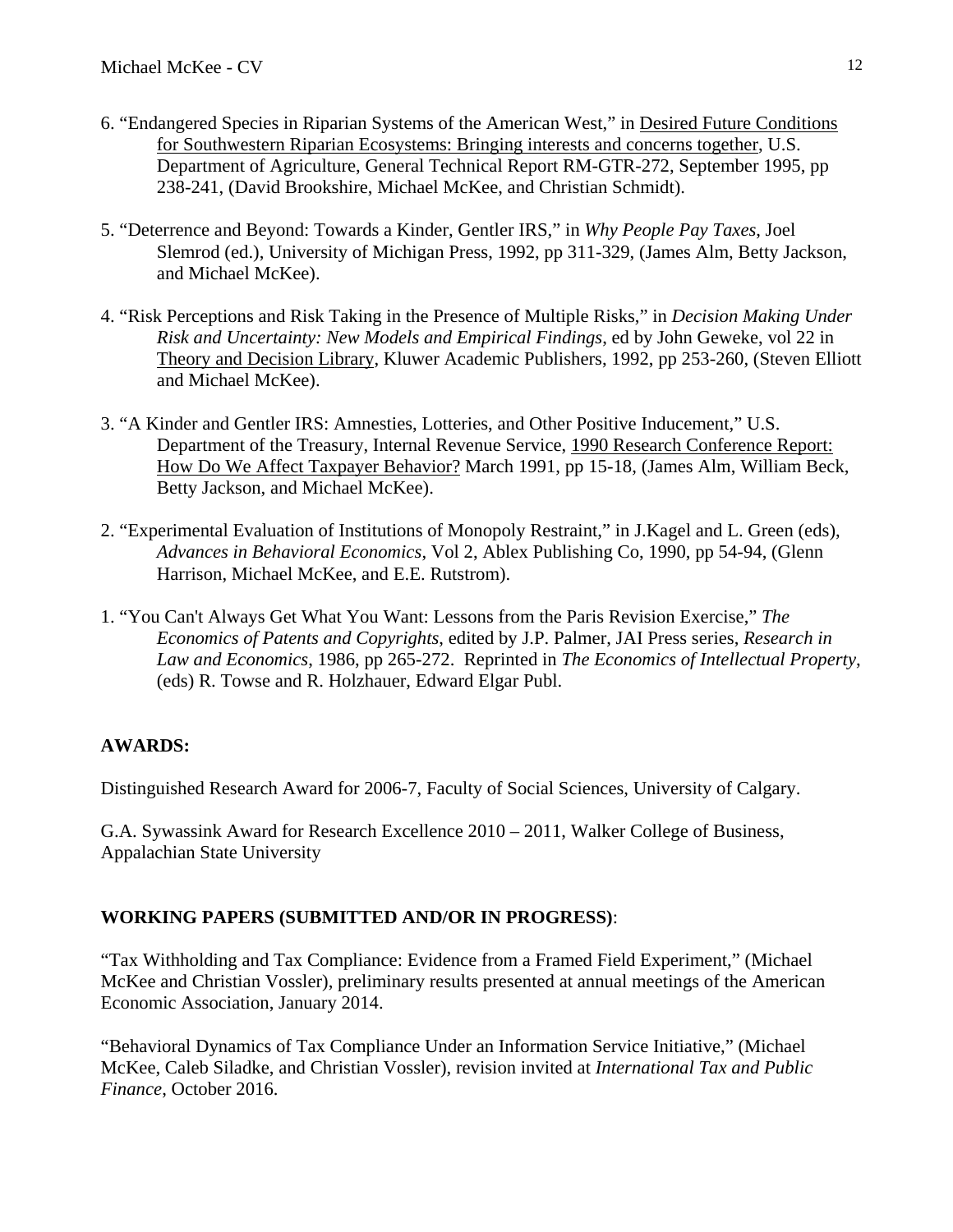"Population Shifts and Discrete Public Services: Rationing Rules and the Support for Public Goods**," (**Todd L. Cherry, Stephen J. Cotten, and Michael McKee), submitted October 2016, revision invited at *Public Finance Review*, December 2016.

"Firm Structure and Organization: Emissions Levels and Compliance with Environmental Information Disclosure Programs," (Mary Evans, Scott Gilpatric, Michael McKee, and Christian Vossler), presented at University of Alaska-Anchorage, RIO Workshop, August, 2006.

"Achieving Consensus in Air Quality Policy: Interactions among Local Government Units," (Michael McKee and Jill Collins), draft January 2005. Experimental design completed.

"Giving To Ingrates?" (Michael Jones and Michael McKee), preliminary version presented (under the title "The Warm Glow of Altruism: A Canadian and U.S. Comparison") at the annual meetings of ACSUS, November 2005. Basis for a SSHRC funding proposal submitted October 2006. Funded, April 2007, new experiments conducted and paper heavily revised. Submitted June 2008, revision invited October 2008, *Southern Economic Journal*, invitation declined. Revision in progress for new submission.

"Tournaments and Malfeasance: Experimental Investigation," (Scott Gilpatric and Michael McKee), presented at 2005 meetings of the Economic Science Association, Montreal.

"Incentives for Commanders in Staffing Billets," (David McEvoy, Todd Cherry, Michael McKee), draft June 2011.

"Evaluating Uncertain Information: Does the Decision to be Made Affect Individual Assessment of the Information?" Basis for a SSHRC funding proposal submitted October 2006. Funded, April 2007. On hold until I have some time.

"The Organizational Design of Intelligence Failures," presented at the Canadian Economic Association meetings, May 2006, Montreal. Revised summer 2011.

"High Tax Compliance Results in *Smaller* Government," (Michael McKee), draft August 2006

"The Role of Government in Encouraging Foreign Investment: Evaluation of Kazakhstan Policies and Programs," (Valerya Kadochnikova and Michael McKee), presented at the International Conference on Public/Private Cooperation at Ural State Technical University, Ekaterinburg, Russia, May 2000.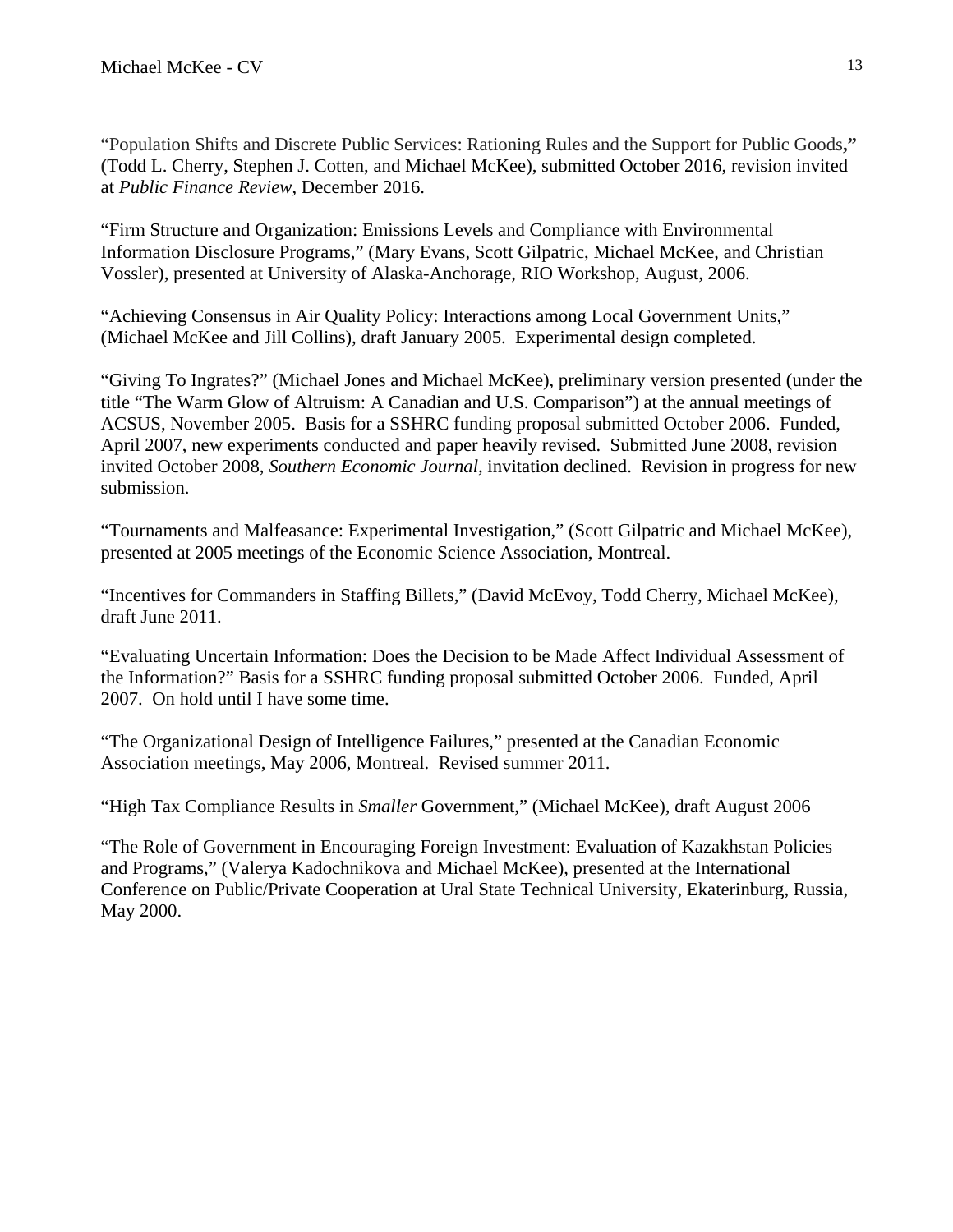## **OTHER PROFESSIONAL ACTIVITIES:**

a. Editorial Service: Member of the Editorial Council of the Journal of Environmental Economics and Management, January 1991 - December 1995. Served 2 terms.

Co-editor, Journal of Environmental Economics and Management, July 2009 – December 2010

Co-editor, Economic Inquiry, January 2002 – June 2007

Member of Editorial Board, Public Finance Review, January 2004 – present

Member of Editorial Board, Resource and Energy Economics, September 2006 – August 2009

Member of Editorial Board, Strategic Behavior and the Environment, September 2013 - present

b) Refereeing:

American Economic Review, Economic Inquiry, Journal of Public Economics, Canadian Journal of Economics, Journal of Environmental Economics and Management, Environment and Resource Economics, Psychological Review, RAND Journal of Economics, Journal of Economic Behavior and Organization, International Journal of Game Theory, Southern Economic Journal, Experimental Economics, Journal of Economic Education, Journal of Economic Surveys, National Tax Journal, Public Finance Review, Richard D. Irwin, Inc., Social Sciences and Humanities Research Council - Canada, National Science Foundation, Routledge Publ, Kluwer Academic Publ.

c) Major seminars and workshops attended:

June 23 - July 5, 1985: Law and Economics Center, Emory University; Law Institute for Economists, held in Hanover, NH.

Regular presentations at meetings of the Economic Science Association, Public Choice Society, Western Economic Association, Southern Economic Association, National Tax Association

September 23-24, 1999, Presented "Tax Certification Workshop," at KazGAU, Almaty, Kazakhstan.

May 15 - June 3, 2000, Ekaterinburg, Russia, presentation and participation in International Conference on Public/Private Cooperation at Ural State Technical University

d) Significant service activity:

November 1991 - July 2002, member of Human Subjects Research Committee (IRB), University of New Mexico (Chair, October 1992 - May 1998)

1992 - 1998, Director, Experimental Economics Research Laboratory, University of New Mexico.

1996, 1997, 1998, Nominator (invited) for the Nobel Prize in Economic Sciences

1999- 2007, member of the Executive Board, Public Finance Consortium, University of New Mexico.

September 2002 - December 2005, Director, Experimental Economics Research Laboratory, College of Business, University of Tennessee.

January 2008 – present, Director, Appalachian Experimental Economic Laboratory (AppEEL), 20 stations located in Peacock Hall, Appalachian State University.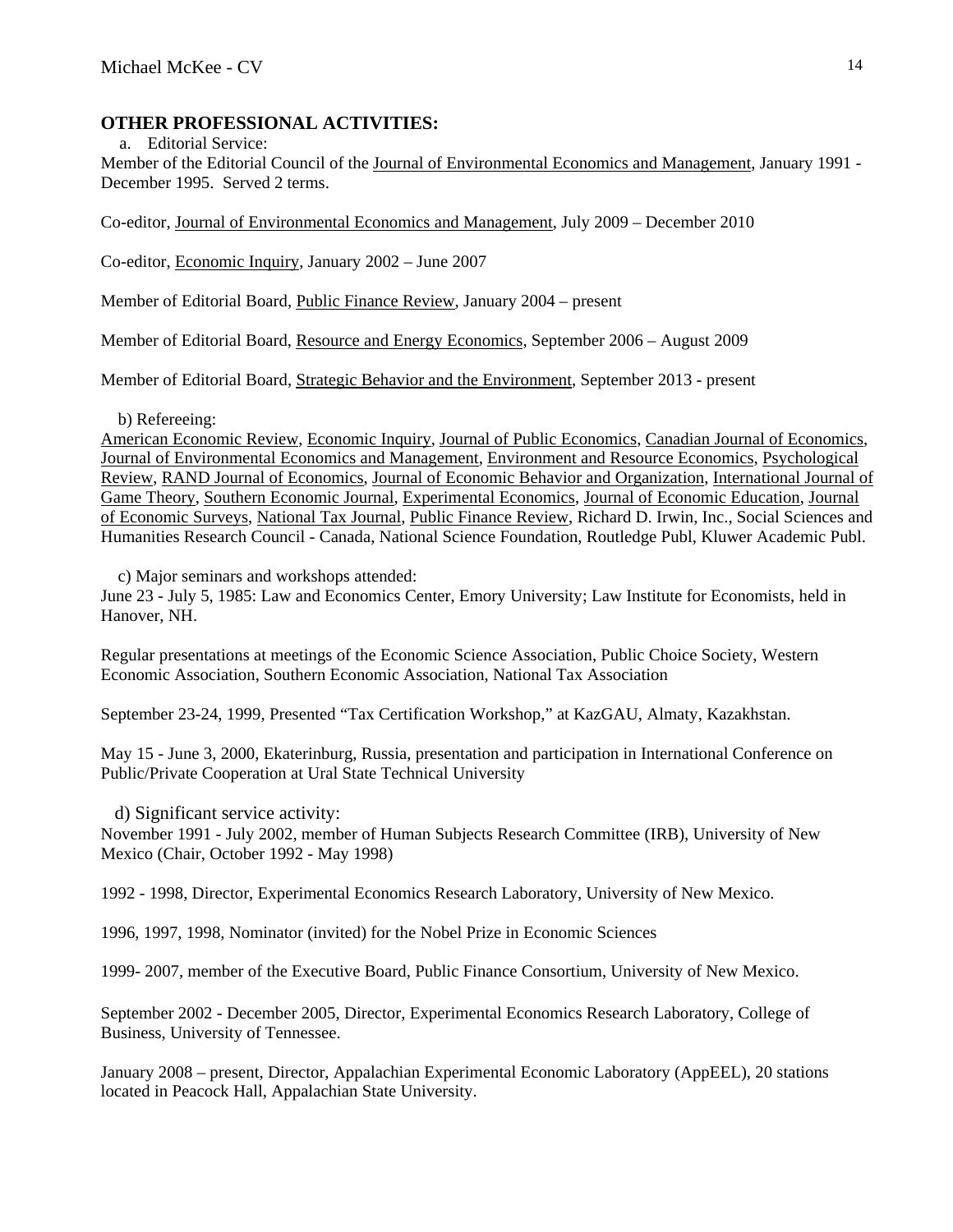# **Ph.D. Students (chair of committee)**

# **Completed (current employment) – graduating university:**

David Bruner, "Essays in Risk Behavior," 2008, (Associate Professor, Appalachian State University, Boone, NC) – University of Calgary

Pawel Ponsko, 2008, "Decision Making and Social Comparisons," 2008, (Central Bank of Poland, Research Division) – University of Calgary

Jill Collins Phillips, 2007, "Residents' Value of Air Quality in the Knoxville Region: Choice Models," (Associate Professor, Eckerd College, St. Petersburg, FL) – University of Tennessee

Lt. Col. Ret. (USAF) Jeffrey Smith, 2004, "Endangered Species vs Military Training: Valuation Under Constraints," (Assistant Professor, Virginia Military Institute) – University of Tennessee.

Karie Barbour (co-chair with Donald Bruce), 2004, "Wealth Taxes on Automobiles: Environmental Consequences," (Visiting Assistant Professor, James Madison University) – University of Tennessee.

Michael Jones, (co-chair with Bob Berrens), 2003, "Contributions to Public Goods: Information Effects," (Associate Professor, Economics, Bridgewater State University, MA) – University of New Mexico.

Amy Watts, (Co-chair with Bob Berrens), 2001, "Education and the Common Good - the case for Kentucky," (Director of Research for the Institute for Pharmaceutical Outcomes and Policy and the Center for the Advancement of Pharmacy Practice in the College of Pharmacy at the University of Kentucky.) – University of New Mexico.

William Taylor, "The Effects of Indian Gaming on the State Economy," 2001, (Professor, College of Business, New Mexico Highlands University, Las Vegas, NM) – University of New Mexico.

Peter Lawton, "Habit Persistence and Risky Choices," 2001, (UNM Bureau of Business and Economic Research - part time and now semi-retired) – University of New Mexico.

Kenneth Baker, 2001, "Institutional Evolution and Environmental Amenities," (Senior Lecturer, University of Tennessee, Knoxville) – University of New Mexico.

Calvin Blackwell, "Issues in Tax Compliance," 2000, (Associate Professor, Dept of Economics and Finance, College of Charleston, South Carolina) – University of New Mexico.

Carribert Irazzi, 1995, "The Effects of Taxes in Developing Economies: A CGE Approach Applied to Kenya," (Census Bureau, Washington, DC) – University of New Mexico.

John Guthman, 1994, "The Effects of Including Services in the Sales Tax Base: A Computable General Equilibrium Analysis," (private consulting), – University of New Mexico.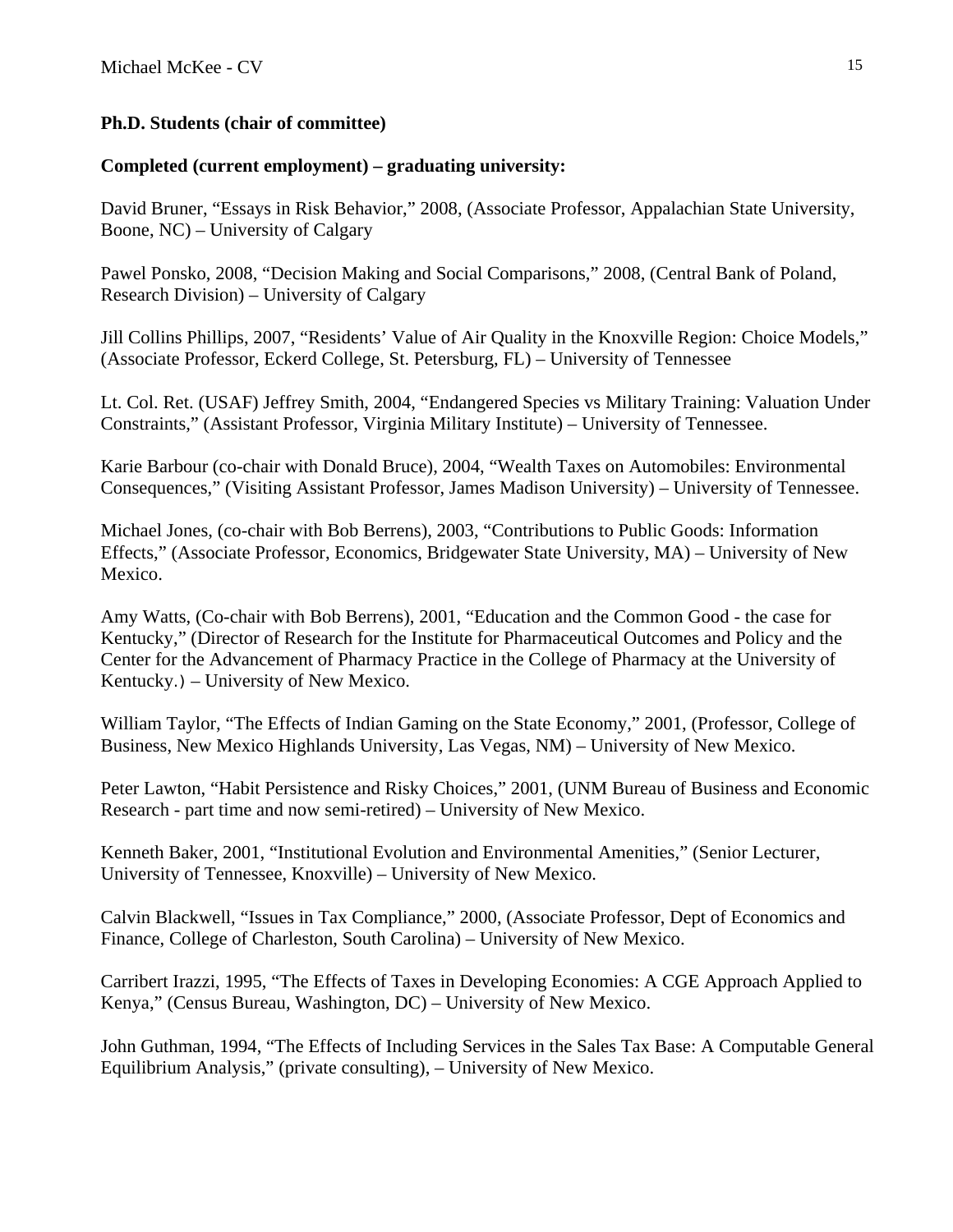# **Dissertation Committee Member:**

Served on several Committees for Ph.D. dissertations at University of New Mexico (economics and psychology), University of Colorado (economics, psychology, and accounting), Georgia State University (economics), University of Tennessee (economics, industrial psychology, statistics, and finance), and University of Calgary (history and economics).

In all I have served actively on 30 to 40 dissertation committees and been an outside reader on another 10.

Served as external examiner for two Ph.D. dissertations (economics) at McMaster University in Hamilton, Ontario, Canada and one Ph.D. dissertation (economics) at Carleton University in Ottawa, Ontario, Canada.

# **M.A. Students (since most of my career has been at PhD granting departments, few MA thesis opportunities have arisen):**

# **Completed:**

Andrew Core, "Some Determinants of Municipal Water Right Acquisitions in the Western United States," 1996, (State Engineer's Office, New Mexico) - University of New Mexico.

Tan, Aik Seng, "The Social Discount Rate for Canada," 1985, University of Windsor

Chan, Victor, "The Harberger Model: Incidence of the Corporate Income Tax," 1985, University of Windsor

# **Thesis Committee Member:**

Served on committees for MA theses at: University of Calgary (economics, psychology, and military studies).

Served on committees for Master's theses at Appalachian State University (Walker College of Business)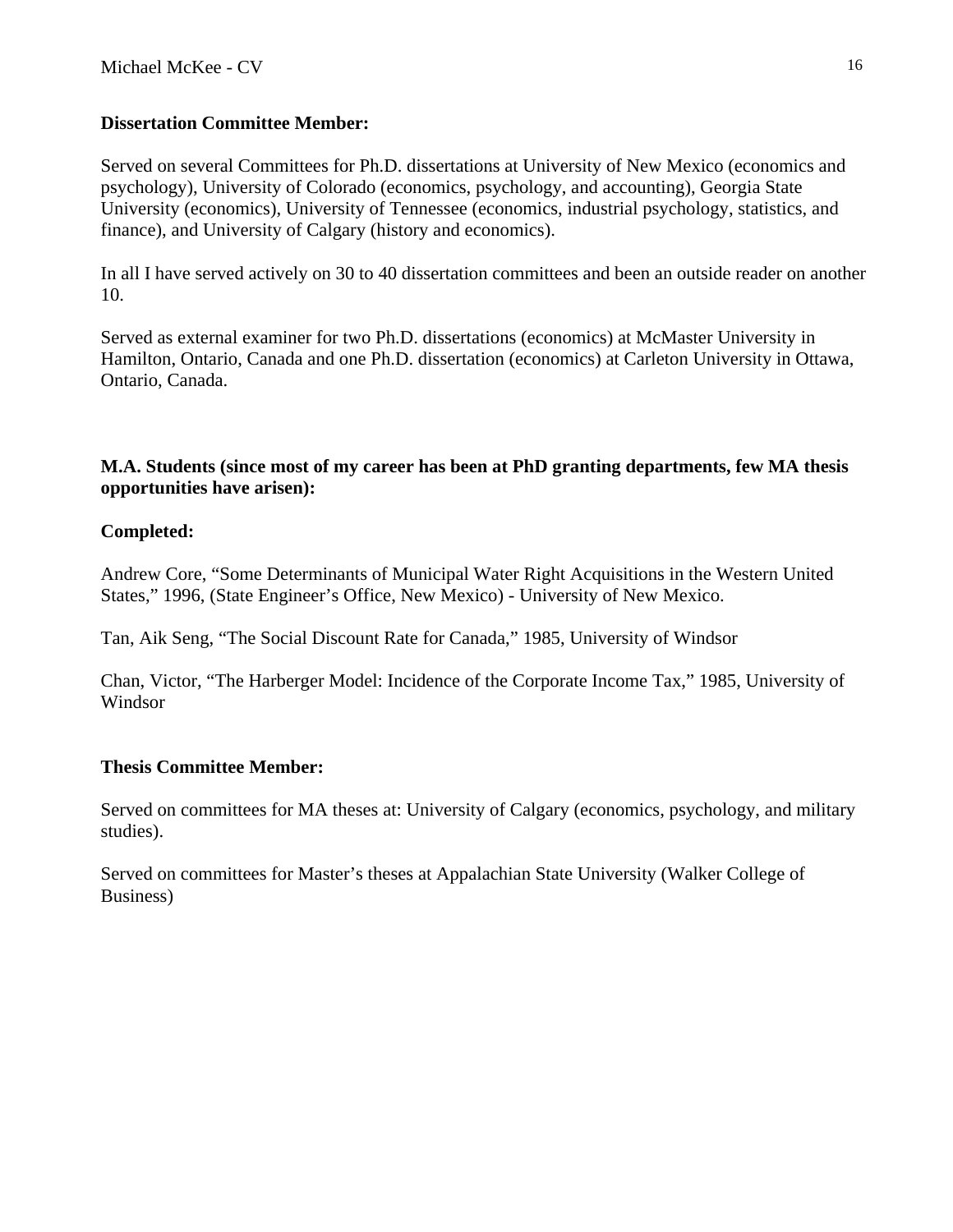## **FUNDED RESEARCH REPORTS**:

"The Impact of Minimum Wage Laws in the Maritime Provinces," submitted to the Institute for Research on Public Policy, May 1979. 300 pages. (E.G. West and Michael McKee)

"Consumer Product Safety: A Review of the Issues," submitted to Consumer and Corporate Affairs - Canada, September 1985. 180 pages. (Michael McKee and E.G. West)

"Input-Output Model of the Windsor-Essex Economy," submitted to the Windsor Data Bank, June 1987. 100 pages. (Glenn Harrison and Michael McKee)

"The Input-Output Software and Documentation," submitted to the Windsor Data Bank, June 1987. Software to construct local input-output tables from national tables and to conduct standard impact analysis. Three disks and 60 pages. (Glenn Harrison and Michael McKee)

"Contingent Valuation of Environmental Public Goods: Experimental Evaluation," submitted to Resources for the Future, Fall 1989, (Michael McKee, C.W. Howe, R. Prince, M. Bagnoli, and W.D. Schulze).

"Other Indirect Costs and Losses from Earthquakes: Issues and Estimation," Chapter VII in Indirect Economic Consequences of a Catastrophic Earthquake, Federal Emergency Management Agency, July 1991 (David Brookshire and Michael McKee).

"An Overview of Issues and Methods for Valuing Environmental Mitigation Benefits," submitted to Los Alamos National Laboratories, November 1991, (David Brookshire and Michael McKee).

"Geologic Maps as a Public Good: Economic Arguments Supporting a Federal Role in the Provision of Geologic Information," Appendix III to Benefit-Cost Analysis of the Social Application of Geologic Map Information, U.S. Geological Survey, December 1991. 25 pages. (David Brookshire and Michael McKee).

"Information and the Regulatory Process: Geologic Information and Land Use Regulations," Appendix IV to Benefit-Cost Analysis of the Social Application of Geologic Map Information, U.S. Geological Survey, December 1991. (Richard Bernknopf, David Brookshire, Michael McKee, and David Soller).

"A Conceptual Framework for Conducting Cost-Effectiveness Analysis of Competing Groundwater Contamination Remediation Strategies," submitted to Los Alamos National Laboratory, September 1992. 55 pages. (David Brookshire and Michael McKee).

"Issues in Measuring the Value of Electric Power Reliability: Customer Valuation and Economic Damages," submitted to Los Alamos National Laboratory, November 1992. 50 pages. (Michael McKee, David Brookshire, Frederick Roach, Gerald Romero, Matt Medina, and Chris Boyd).

"Identification of the Limited Resource Farmer Through the Utilization of the National Resource Inventory Data and Incentives for the Limited Resource Farmer to Adopt SCS Programs," June 1993. 85 pages. (D. Brookshire, S. Ben-David, R.G. Cummings, M. McKee, M. Viladrich, M. Medina, G. Romero, and M. Tourangeau).

"Draft Economic Analysis of Proposed Critical Habitat Designation in the Colorado River Basin for the Razorback Sucker, Humpback Chub, Colorado Squawfish, and Bonytail," (Vol I and Vol II) submitted to the US Fish and Wildlife Service, October 1993. 250 pages. (David Brookshire, Michael McKee, and Gary Watts).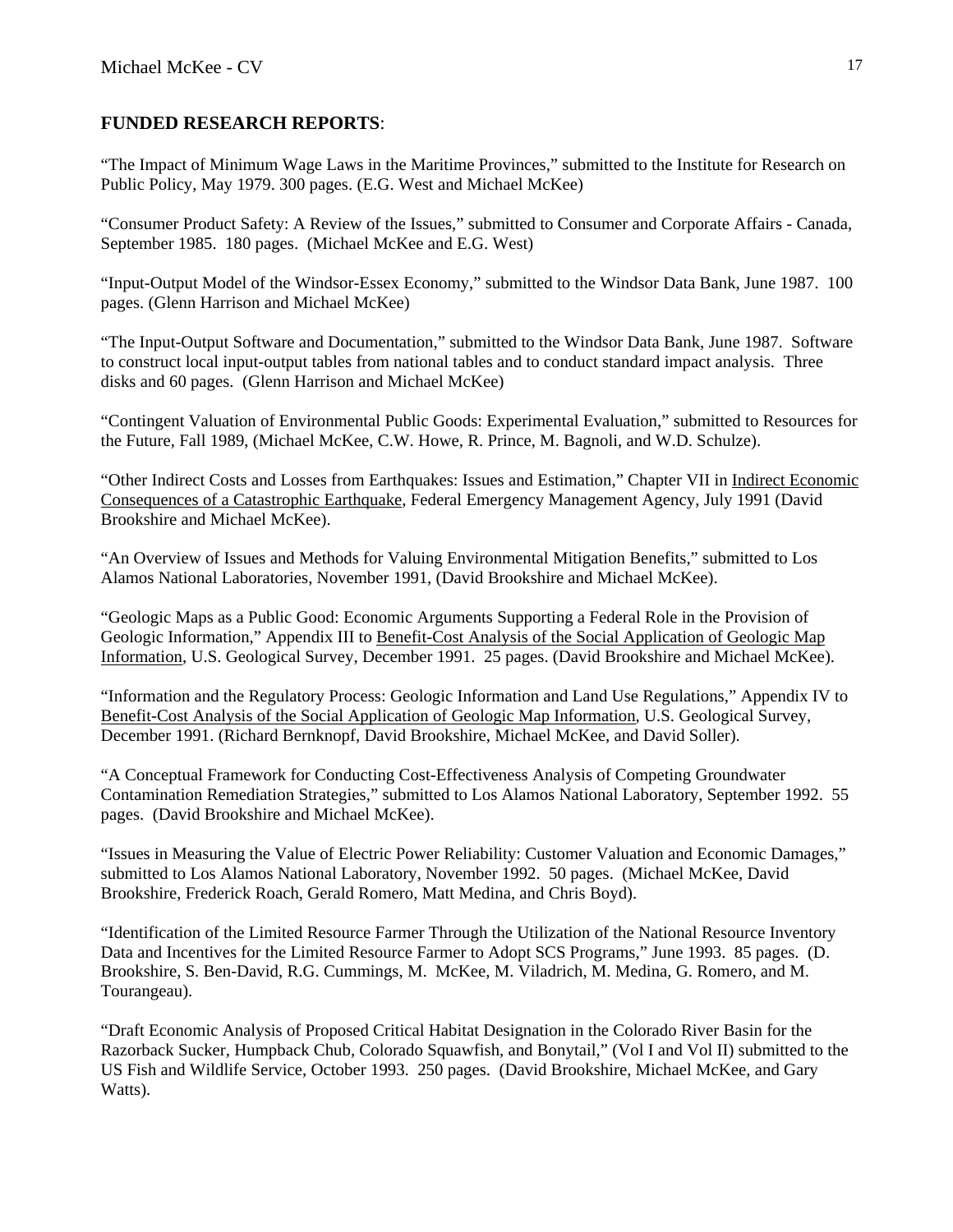"Application of a Decision-Theoretic Method to Cost-Effectiveness Analysis: Groundwater Remediation Techniques," submitted to Los Alamos National Laboratory, January 1994. 50 pages. (Michael McKee, Thomas Brill, and David Brookshire).

"Valuing Electricity and Natural Gas Service Interruptions: A Method and Case Studies," submitted to Los Alamos National Laboratory, February 1994. 45 pages. (D. Brookshire, M. McKee, and C. Schmidt).

"Economic Analysis of Critical Habitat Designation in the Colorado River Basin for the Razorback Sucker, Humpback Chub, Colorado Squawfish, and Bonytail," Final Report to U.S. Fish and Wildlife Service, April 1994 (David Brookshire, Michael McKee, and Gary Watts).

"A Computable General Equilibrium Model of New Mexico for Policy Analysis," submitted to the State of New Mexico, June 1994. 37 pages plus appendix. (Shaul Ben-David, David Brookshire, Philip Ganderton, and Michael McKee).

"The Rio Puerco Basin: Phase One Assessment Report," submitted to U.S. Geologic Survey, Fall 1994, (Robert Berrens, David Brookshire, Michael McKee, and Steven Stewart).

"Experimental Investigation of the EPA Emissions Trading Program," Electric Power Research Institute, December 1994. 80 pages. (Shaul Ben-David, David Brookshire, Stuart Burness, Michael McKee, and Christian Schmidt).

"The Role and Value of Earth Science Information in Earthquake Loss Estimation," submitted to U.S. Geologic Survey, Spring 1995, (David Brookshire and Michael McKee).

"Economic Analysis of Critical Habitat Designation in the Virgin River Basin for the Woundfin and Virgin River Chub: Final Report," submitted to US Fish and Wildlife Service, August 1995, (David Brookshire, Michael McKee, and Christian Schmidt).

"Army Training Bases and Endangered Species: An Experimental Auction Approach to Habitat Acquisition," submitted to the Army Environmental Policy Institute, July 1995 (Robert Berrens, Michael McKee, and Hale Thurston).

"A Computable General Equilibrium Model of New Mexico: Update and Policy Simulation," submitted to the State of New Mexico, September 1995, (Michael McKee, Sherman Robinson, Larry Waldman, and Frank Ward).

"A Four Corners Regional Focus on the Economic Impact of Critical Habitat Designation for the Razorback Sucker, Humpback Chub, Colorado Squawfish, and Bonytail," submitted to US Fish and Wildlife Service, September 1996, (David Brookshire, Michael McKee, and Steven Stewart).

"Research Tournaments and Auctions," submitted to the Institute for National Security Studies, October 1996, (Richard Fullerton, Bruce Linster, Michael McKee and Stephen Slate).

"A Proposed Unit Cost System for the Community Corrections Program," submitted to the Institute for Social Research, University of New Mexico, June 1998. (Michael McKee)

"Interim Report on Compliance with the Gross Receipts Tax," submitted to Tax Research Division, State of New Mexico, December 1998. 30 pages. (Michael McKee, James Alm, and Calvin Blackwell).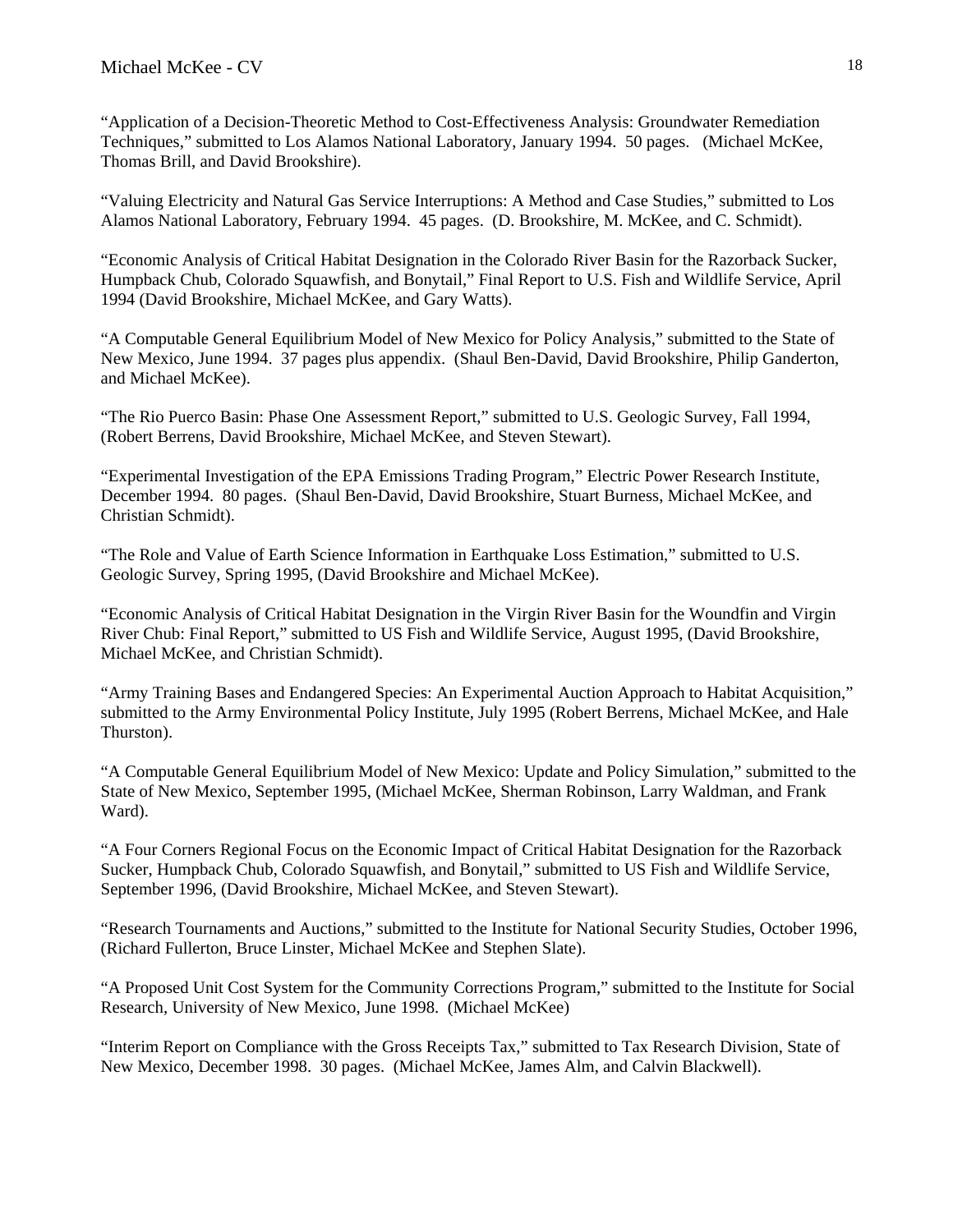"The Benefits of Growth in Bernalillo County," Report submitted to Bernalillo County Council, October 1999. 30 pages. (Michael McKee)

"Software to Implement Laboratory Experiments to Investigate Complex Decisions," submitted to Office of Naval Research, March 2000. 25 page manual plus the software. (Michael McKee and Lisa Rutstrom).

"Unit Cost System for Community Corrections Services," submitted to New Mexico Corrections Department, August 2000, (Rebecca Freirichs, Paul Guerin, and Michael McKee), 45 pages.

"The Benefits of Growth in Bernalillo County - 2000 - 2020," Final Report submitted to Bernalillo County Council, January 2001, (Michael McKee), 37 pages.

"Software to Implement Laboratory Experiments to Investigate Team Decisions," submitted to Office of Naval Research, March 2001. 51 page manual plus the software. (Michael McKee, Mark van Boening, Lisa Rutstrom, and Steve Wells).

"A Framework for Assessing the Economic Benefits of Mine Reclamation," submitted to Ecology and Law Institute, Santa Fe, NM, August 2001. 80 pages. (J. Talberth, R. Conn, R. Berrens, and M. McKee).

"How Robust is the Theory of Consumer Choice in the Face of Discrete Goods with Multiple Attributes? An Experimental Approach," Submitted to Office of Naval Research, (Tanja Blackstone, Mark Van Boening, Michael McKee, Elisabet Rutstrom), August 2001. 101 pages.

"First Year Report for RJV (02-JV-11221615-039) with the USFS Rocky Mountain Research Station, Flagstaff, AZ," submitted January 30, 2003. 200 pages (Robert Berrens and Michael McKee).

"Second Year Report for RJV (02-JV-11221615-039) with the USFS Rocky Mountain Research Station, Flagstaff, AZ," submitted June 2004. 190 pages (Robert Berrens and Michael McKee).

"Preliminary Results: Valuing Air Quality Improvements by Knoxville Area Residents," June 23, 2004 (Jill Collins and Michael McKee).

"Final Report on TIRN0-03-R-00027 to the Tax Compliance Division, IRS. Delivered November 1, 2004. 100 pages, 4.5 Mb dataset, two conference papers and drafts of two working papers.

"Third Year Report for RJV (02-JV-11221615-039) with the USFS Rocky Mountain Research Station, Flagstaff, AZ," submitted May 2005. 145 pages (Robert Berrens and Michael McKee).

"First Year Report for Environmental Protection Agency, STAR Grant, number R832847010, submitted June 2007. 6 pages plus Web material and completed manuscripts, (Mary Evans, Scott Gilpatric, Michael McKee, and Christian Vossler).

Final report for Environmental Protection Agency, STAR Grant, number R832847010, submitted October 2009, multiple manuscripts and summary of data collection and analysis, (Mary Evans, Scott Gilpatric, Michael McKee, and Christian Vossler).

"Markets for Sailors: Experimental Investigations of Human Capital and Labor Market Effects," submitted to Office of Naval Research, NPRST. 26 pages, (Michael McKee, C. Nicholas McKinney, and William S. Neilson), March 2008.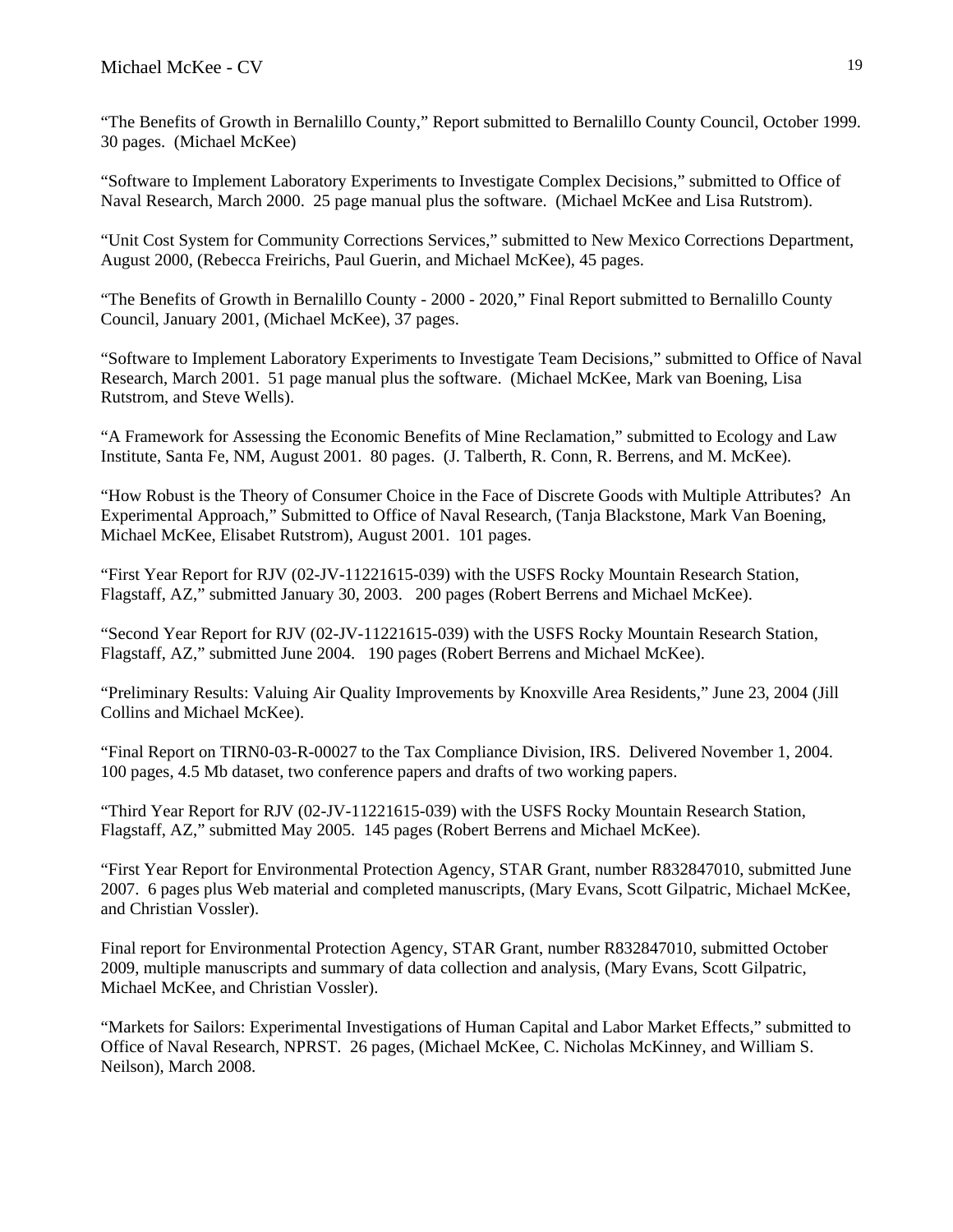"The Economic Impact of Appalachian State University FY 2006," submitted to ASU Provost Office, (Todd Cherry, Michael McKee, and Stephen Millsaps), March 2008.

"Encouraging Tax Filing," final report to TIRNO  $-07 - P - 00683$ , submitted to US IRS, August 2008, (Michael McKee, James Alm, Todd Cherry, and Michael Jones).

"Behavioral Investigation of Responses to Taxpayer Services," Year 1 final report for TIRNO – 09-Z-00019. Report in 2 parts totaling 40 pages, two data bases, and draft manuscript. Submitted to US IRS December 20, 2010 (Michael McKee and Christian Vossler).

"Behavioral Investigation of Responses to Taxpayer Services," Year 2 final report for TIRNO – 09-Z-00019. Report totaling 30 pages, combined data set, and three draft manuscripts. Submitted to US IRS May 31, 2012 (Michael McKee and Christian Vossler).

"Behavioral Investigation of Responses to Taxpayer Services," Year 3 final report for TIRNO – 09-Z-00019. Report totaling 50 pages, combined data set, and draft manuscripts. Submitted to US IRS August 31, 2013 (Michael McKee and Christian Vossler).

"Behavioral Investigation of Responses to Taxpayer Services," Year 2 final report for TIRNO – 09-Z-00019. Report totaling 45 pages, combined data set, and draft manuscripts. Submitted to US IRS August 31, 2014 (Michael McKee and Christian Vossler).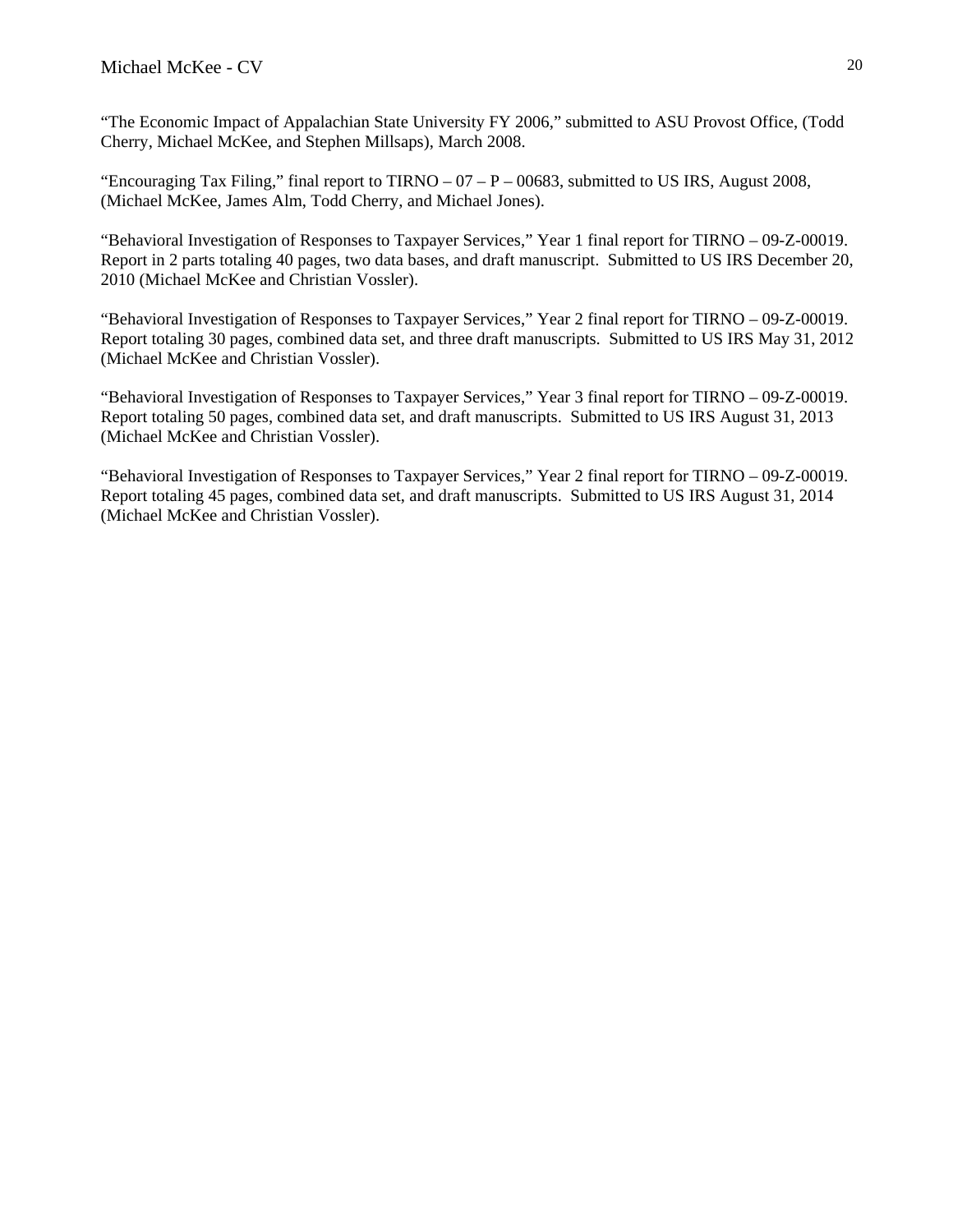## **FUNDED RESEARCH**:

### **1978 – 1992: Total = \$336,532**

"Review of the issues on legislated minimum wages in Canada and elsewhere," The Economic Council of Canada. 1978-1979 (co-PI's E.G. West and Michael McKee), \$22,500.

"Evaluation of the effects of minimum wages in the Maritime Provinces." The Province of New Brunswick and the Institute for Research on Public Policy. 1978-1979 (co-PI's Michael McKee and E.G. West), \$50,000.

"Review of the Hazardous Products Act and proposals for new policy responses to product safety." Consumer and Corporate Affairs, Ottawa, Canada. 1984-85 (co-PI's Michael McKee and E.G. West), \$24,500.

University of Windsor Research Board Grant for 1984-85. \$1,000 (pilot experimental studies).

"Input-Output Project for Windsor, Ontario." Through the Windsor Data Bank, for 1986-87 (co-PI's Glenn Harrison and Michael McKee), \$15,000 plus data expenses.

University of Windsor Research Board Grant for 1986-87. \$1,875 (pilot experimental studies).

"Research in Experimental Economics." Social Sciences and Humanities Research Council (Canada) Research Grant. 1986 - 87, (co-PI's Glenn Harrison and Michael McKee) \$65,500 net of overhead.

University of Colorado, Committee on Research and Creative Writing grant-in-aid for experimental economics, for 1987-88, \$5,000.

"Contingent Valuation of Environmental Public Goods: Experimental Evaluation" Resources for the Future, Small Grants Program, 1988-89, (co-PI's: C.W. Howe, R. Prince, M. Bagnoli, Michael McKee, and W.D. Schulze), \$24,500.

"The Sugar and the Switch: Positive and Negative Inducements and Tax Compliance." Peat Marwick Main Foundation, Research Opportunities in Taxation, 1989-1990, (co-PI's: James Alm, Betty Jackson, and Michael McKee), \$36,000.

"Indirect Losses from Earthquakes." Development Technologies, (for FEMA), March 1991 - September 1991, (co-PI's: David Brookshire and Michael McKee), \$15,500.

"Identification of the Limited Resource Farmer Through the Utilization of the National Resource Inventory Data and Incentives for the Limited Resource Farmer to Adopt SCS Programs," USDA Soil Conservation Service, May 1992 - June 1993, (Co-PI's Shaul Ben-David, Ron Cummings, David Brookshire, and Michael McKee), \$35,000.

"Toward a Method of Evaluating the Benefits of Risk Reduction for Public Infrastructure: Earthquake Risks," U.S. Geologic Survey, May 1992, \$1,920.

"Existence Values and Option Prices for Environmental Public Goods: Laboratory Investigations," National Science Foundation, April 1992-March 1993, (Co-PI's David Brookshire and Michael McKee), \$43,237.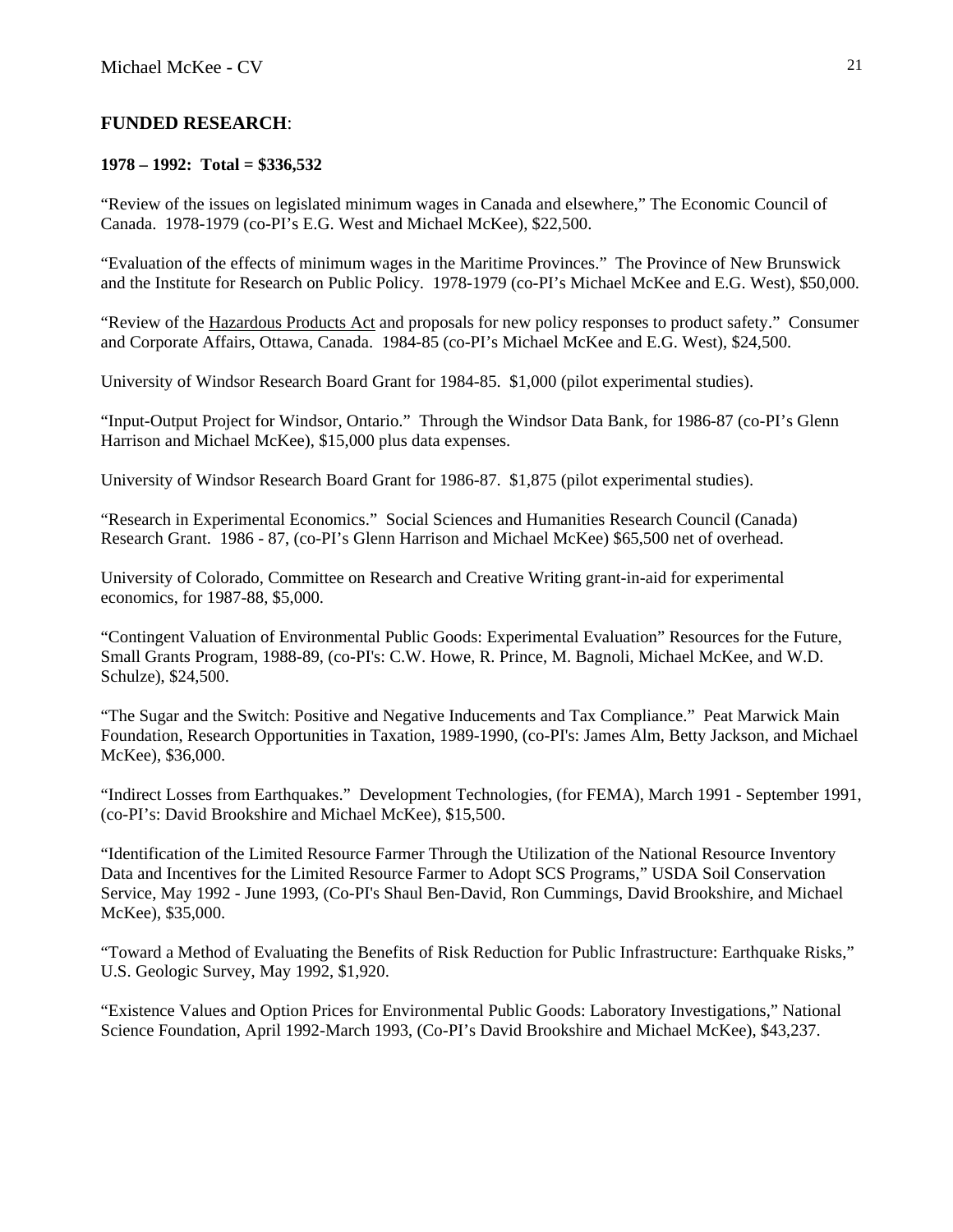### **1993 – 1998: Total = \$1,385,909**

 "Economic Impacts Due to Designation of Critical Habitat for the Colorado Squawfish, Razorback Sucker, Humpback Chub, and Boneytail," U.S. Fish and Wildlife Service 1992 - April 1994, (Co-PI's David Brookshire, Michael McKee, and Gary Watts), \$240,000.

"Application of a Stochastic Cost-Effectiveness Model to Groundwater Remediation," Los Alamos National Laboratory, Oct. 1992-Sept. 1993, (Co-PI's David Brookshire and Michael McKee), \$69,869.

"Measuring the Value of Increased Reliability of Electric Power Delivery," Los Alamos National Laboratory, January 1993-August 1993, (Co-PI's David Brookshire and Michael McKee), \$49,990.

"Development of a Computable General Equilibrium Model for New Mexico," State Government of New Mexico, July 1993-June 1994, (Co-PI's Michael McKee and Brian McDonald), \$24,000.

"Economic Impacts due to Designation of Critical Habitat for the Woundfin, Virgin River Chub, and Virgin Spinedace," U.S. Fish and Wildlife Service, 1994 through August 1995, (Co-PIs David Brookshire, Michael McKee, and Christian Schmidt), \$125,000.

"Experimental Investigation of the EPA Emissions Trading Program," Electric Power Research Institute, January 1994 - December 1994 (co-PI's: Shaul Ben-David, David Brookshire, Stuart Burness, Michael McKee, and Christian Schmidt), \$100,000.

"Development of a Computable General Equilibrium Model for New Mexico," State Government of New Mexico, (Phase 2) July 1994-June 1995, (PI - Michael McKee), \$25,000.

"Investigation of Alternative Means of Reducing the Impact of Endangered Species on Training Activities," Army Environmental Policy Institute, July 1994 - July 1995, (Project Director Hank Jenkins-Smith; Co-PI's Robert Berrens and Michael McKee), \$55,000.

"Preference Formation and Elicitation in Valuing Non-Market Goods," U.S. Environmental Protection Agency, STAR Grant, October 1995-October 1997, (Co-PI's D. Brookshire, R. Berrens, P. Ganderton, H. Jenkins-Smith, H. Kaplan, M. McKee and C. Silva), \$185,000.

"Economic Impacts of Critical Habitat for Endangered Species in the Four Corners Region," U.S. Fish and Wildlife Service, August 1995 - August 1996, (Co-PI's David Brookshire, Michael McKee, and Steven Stewart), \$60,000.

"Updates to a Computable General Equilibrium Model for New Mexico," State Government of New Mexico, (Phase 3) May 1996 - August 1996, (Co-PI's Michael McKee and Sherman Robinson), \$12,050.

"Research Tournaments and Auctions," Institute for National Security Studies, July 1996 - October 1996, (Co-PIs Richard Fullerton, Bruce Linster, Michael McKee, Stephen Slate), \$15,000.

"Information Superiority," Institute for National Security Studies and Defense Systems Management College, (co-PI's Bruce Linster, Michael McKee, Stephen Slate, Robert Waller), April 1999 - December 1999, \$15,000.

"Compliance with the Gross Receipts Tax (New Mexico)," funded by Tax Research Department, State Government of New Mexico, June 1998 - May 1999, (Co-PI's James Alm, Calvin Blackwell, and Michael McKee), \$25,000.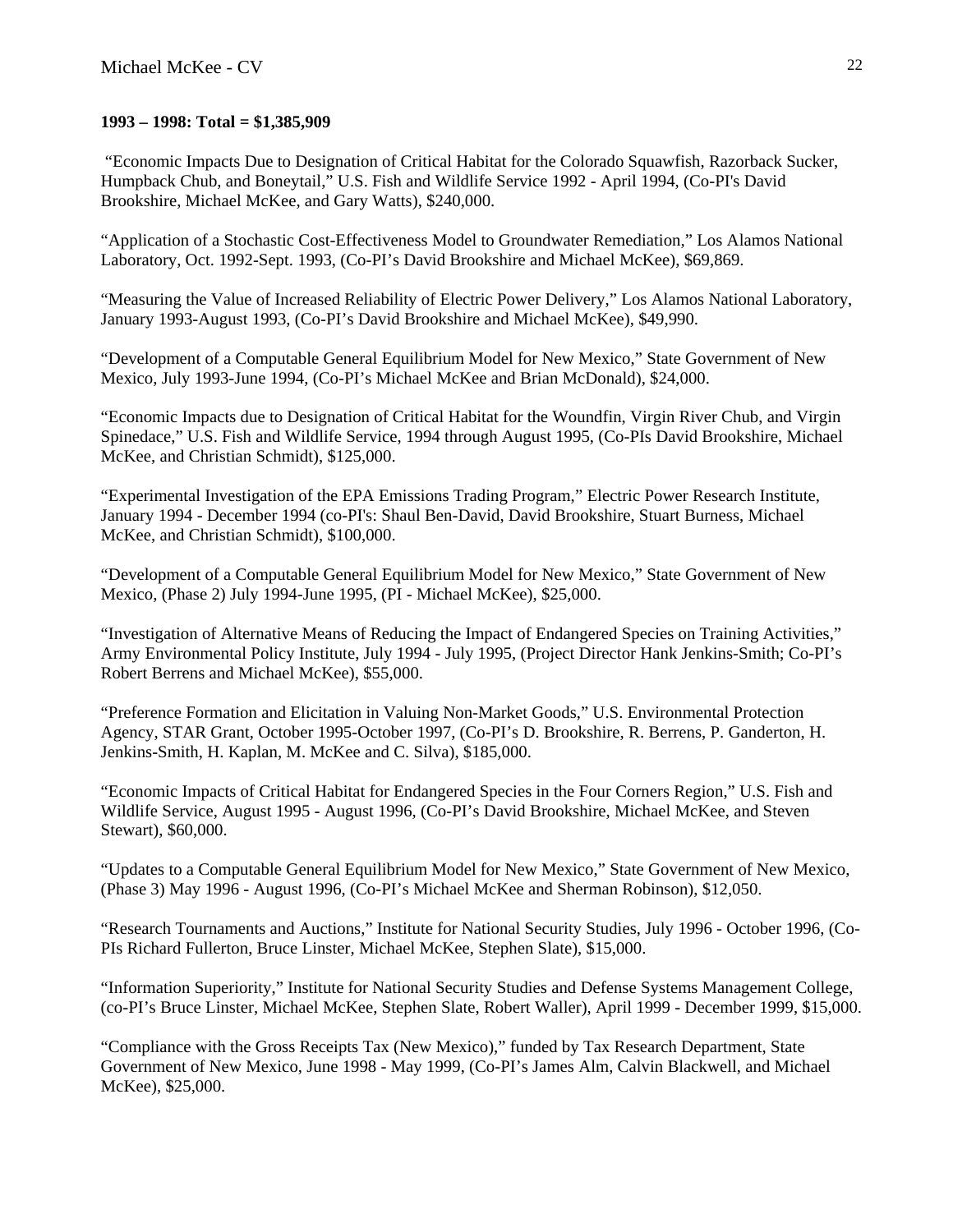U.S. State Department, University Partnerships Program (Russia and Kazakhstan), May 1998- May 2002, Public Finance Consortium, University of New Mexico; Project Director: Gregory Gleason, \$400,000.

### **1999 – 2004: Total = \$1,005,100**

"The Cost and Benefits of Growth in the Albuquerque/Bernalillo County Area," funded by the Bernalillo County Office, January - June 2000, \$4,500.

"Development of Laboratory Experiments to Investigate Complex Decisions," (Co-PI's Michael McKee and Lisa Rutstrom), Office of Naval Research, \$20,500, November 1999 - March 2000.

"Capitation Fees for Community Corrections Program," (co-PI's Paul Guerin, Rebecca Frereichs, and Michael McKee), Corrections Dept., State of New Mexico, July 1999 - June 2000, \$54,500.

"Development of Experimental Economics Interactive Team Decision Environment Software," (Co-PI's Michael McKee, Lisa Rutstrom and Mark Van Boening), Office of Naval Research, \$38,500, June 2000 - March 2001.

"Experimental Economics Laboratory Upgrade," (Co-PI's Kate Krause and Michael McKee), National Science Foundation, \$48,600, August 2000 - December 2000.

"Mine Reclamation: Economic Analysis," (Co-PI's Robert Berrens, Rachel Conn, Michael McKee, and John Talberth), Ecology and Law Institute, \$30,000, June 2001.

"A Research Agenda for Understanding Behavioral and Economic Responses to Forest Restoration Programs in the Southwest," (Co-PI's Robert Berrens and Michael McKee), USDA Forest Service, Rocky Mountain Research Station, Co-operative Agreement, January 2002 – December 2006, \$245,000.

"Patent Pricing and Intellectual Property for Research Relating to the Human Genome Project," Oak Ridge National Laboratories, FY 2002 – FY 2006, \$324,000. (Co-PIs Michael McKee and Rudy Santore).

"Knoxville Area Air Quality: Choice Model Approach," EERC, University of Tennessee, \$35,000, July 2003 - June 2004, net, (Co-PIs Michael McKee and Wayne Davis)

"Estimating the Indirect Effect of Tax Audits: An Experimental Approach," U.S. Internal Revenue Service, November 2003 - December 2005, \$165,000 (Co-PIs Michael McKee, James Alm and Betty Jackson).

"Policy Coordination: Air Quality in the Knoxville Area," EERC, University of Tennessee, \$39,500, July 2004 - June 2005, (Co-PIs Michael McKee, Jean Peretz and Robert Bohm).

### **2005 – 2010: Total = \$1,108,475**

"The Effects of Financial Distress, Organizational Structure and Auditing Rules on Firm Emissions," April 2006 - March 2009, \$299,900, U.S. Environmental Protection Agency, STAR Grant, number R832847010 (Co-PIs Mary Evans, Scott Gilpatric, Michael McKee, and Christian Vossler).

"Experiments in Decision Making," May 2007 – May 2010, \$45,000, Social Sciences and Humanities Research Council, Canada. (PI – Michael McKee)

"The Economic Impact of Appalachian State University," UNC System, July 2007 – November 2007, \$30,000 (co-PIs Todd Cherry, Steven Millsaps, and Michael McKee).